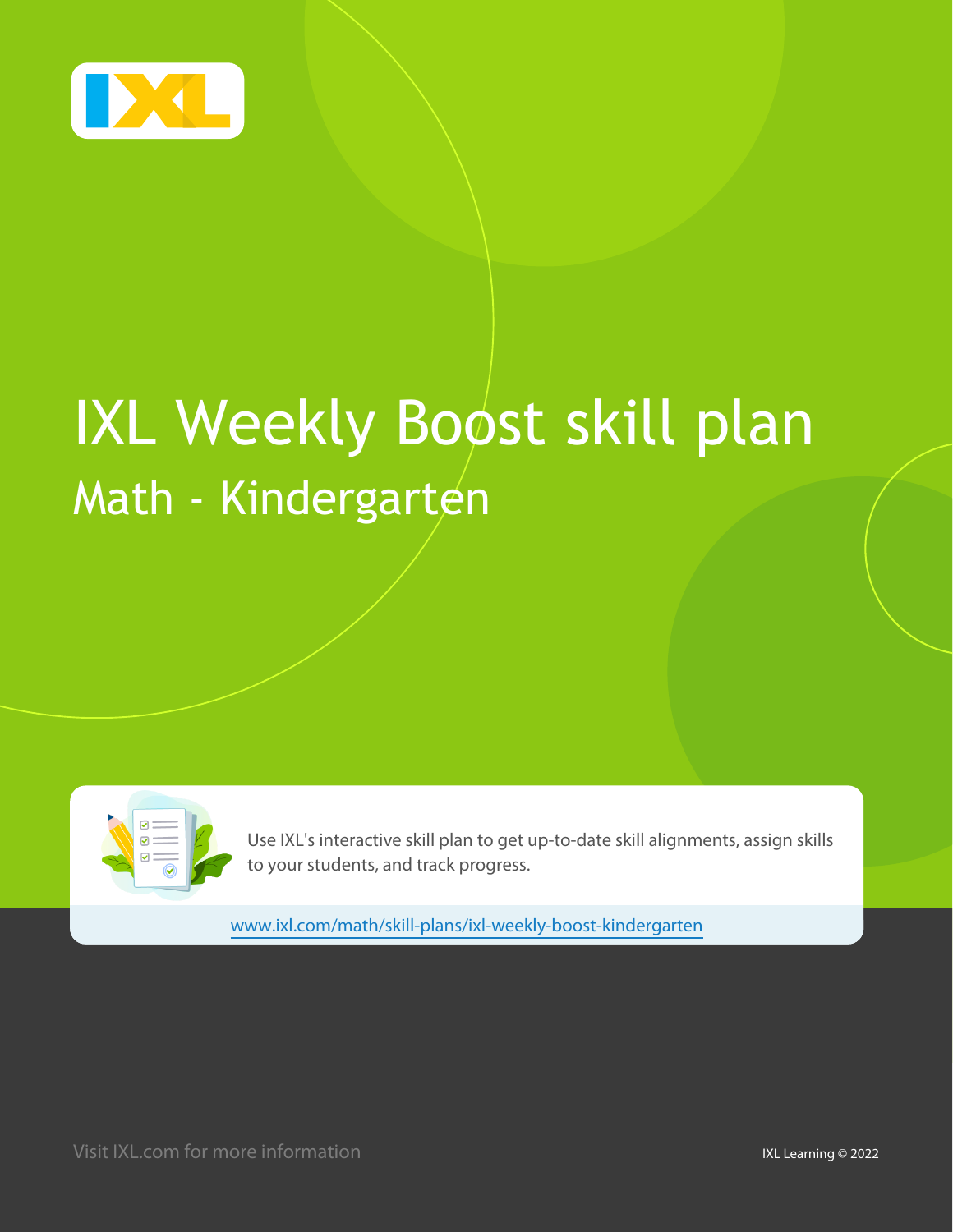| <b>Day</b> | <b>IXL skills</b>                                                               |
|------------|---------------------------------------------------------------------------------|
| Day 1      | 1. Learn to count to 3 VPL                                                      |
| Day 2      | 1. Count pictures - up to 3 XZY<br>2. Count using stickers - up to 3 7A3        |
| Day 3      | 1. Count shapes - up to 3 KD6<br>2. Represent numbers with shapes - up to 3 BS9 |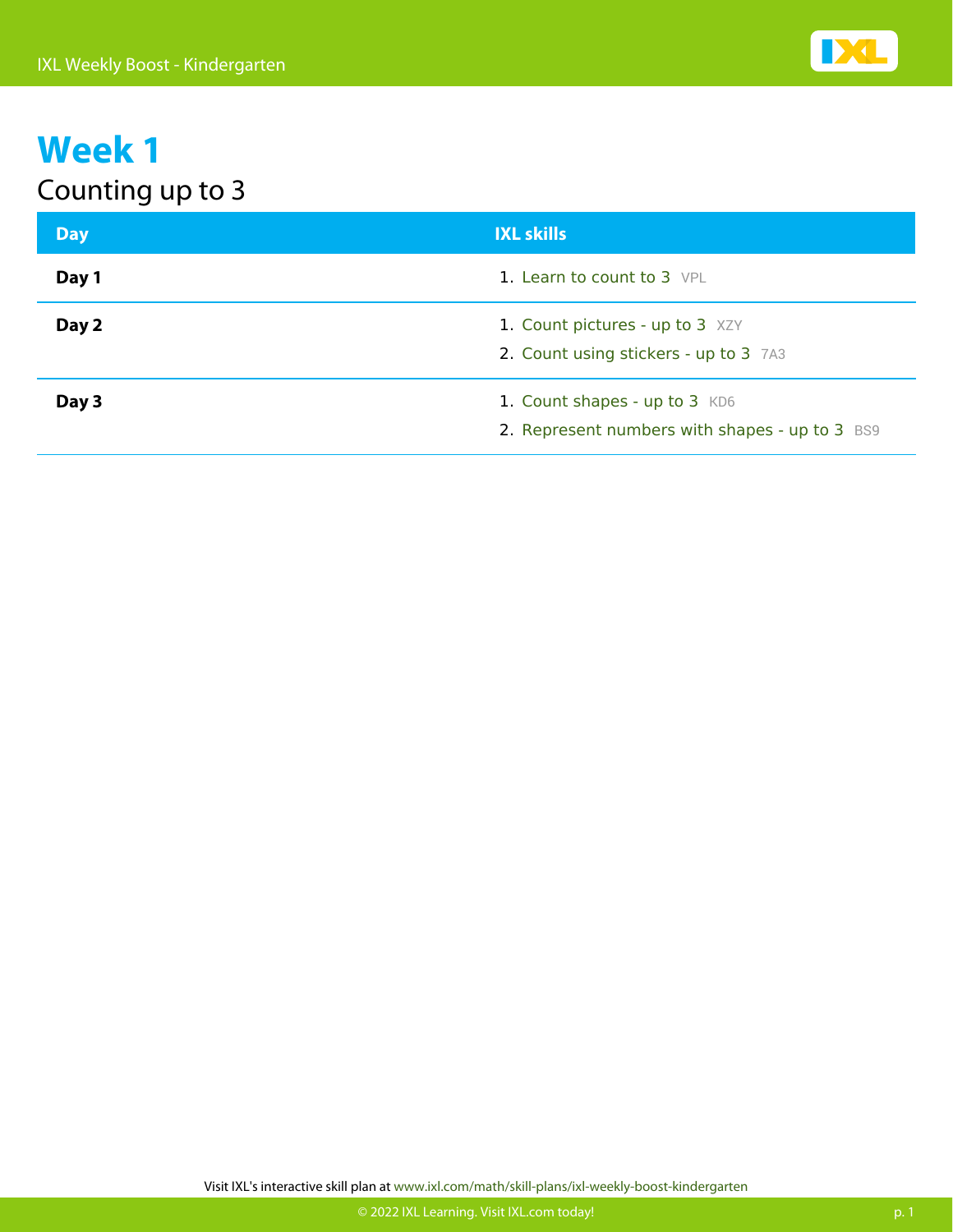

#### Counting up to 3 and up to 5

| <b>Day</b> | <b>IXL skills</b>                                                                   |
|------------|-------------------------------------------------------------------------------------|
| Day 1      | 1. Count on ten frames - up to 3 HV8<br>2. Show numbers on ten frames - up to 3 HAZ |
| Day 2      | 1. Represent numbers with pictures - up to 3 S66<br>2. Learn to count to 5 94J      |
| Day 3      | 1. Count pictures - up to 5 EAM<br>2. Count using stickers - up to 5 BRM            |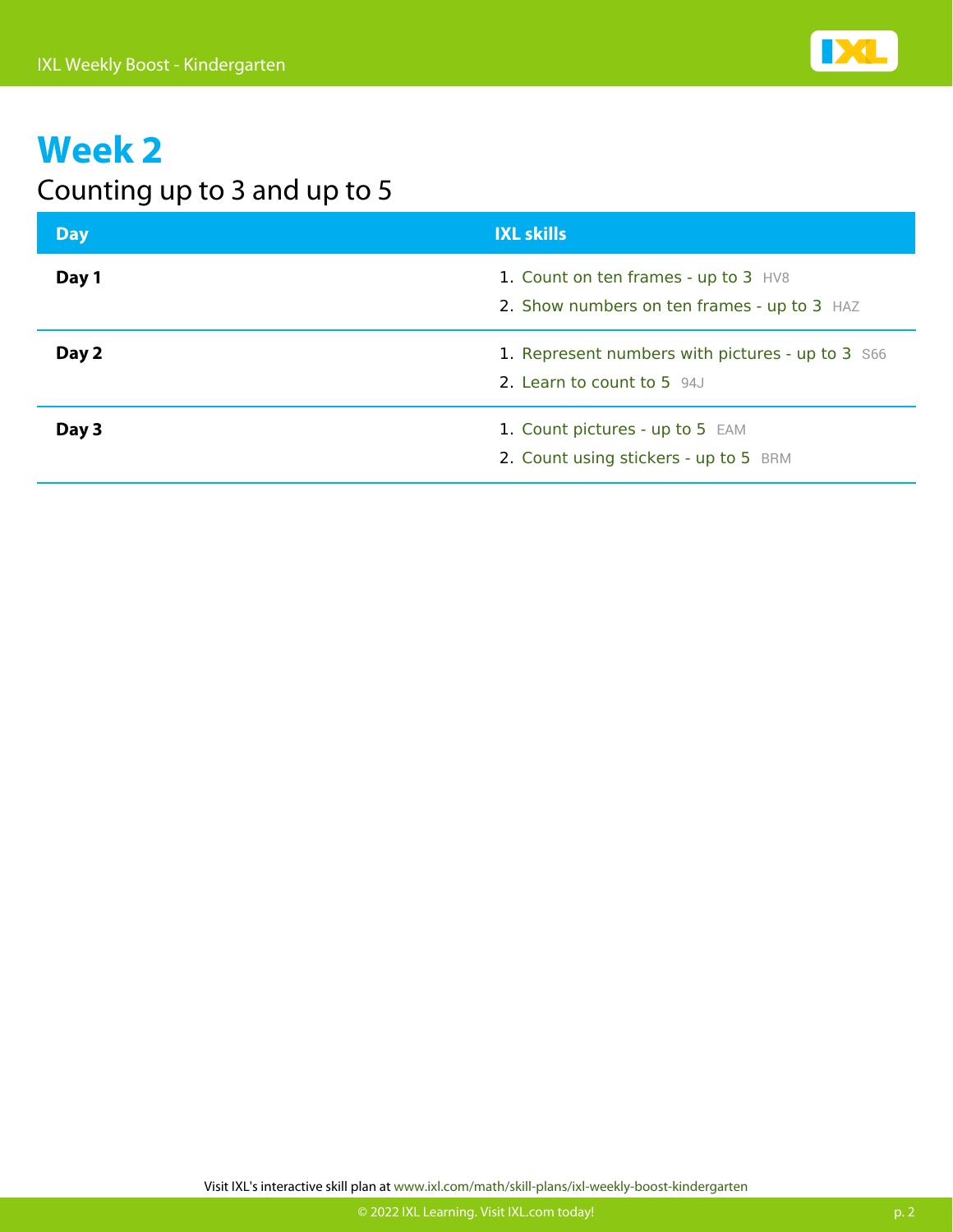| <b>Day</b> | <b>IXL skills</b>                                                                                      |
|------------|--------------------------------------------------------------------------------------------------------|
| Day 1      | 1. Count shapes in rows - up to 5 XUZ<br>2. Represent numbers with shapes - up to 5 NA6                |
| Day 2      | 1. Count cubes - up to 5 U9J<br>2. Show numbers with cubes - up to 5 XKB<br>3. Count dots - 0 to 5 KNS |
| Day 3      | 1. Count scattered shapes - up to 5 HX8<br>2. Represent numbers with pictures - up to 5 85U            |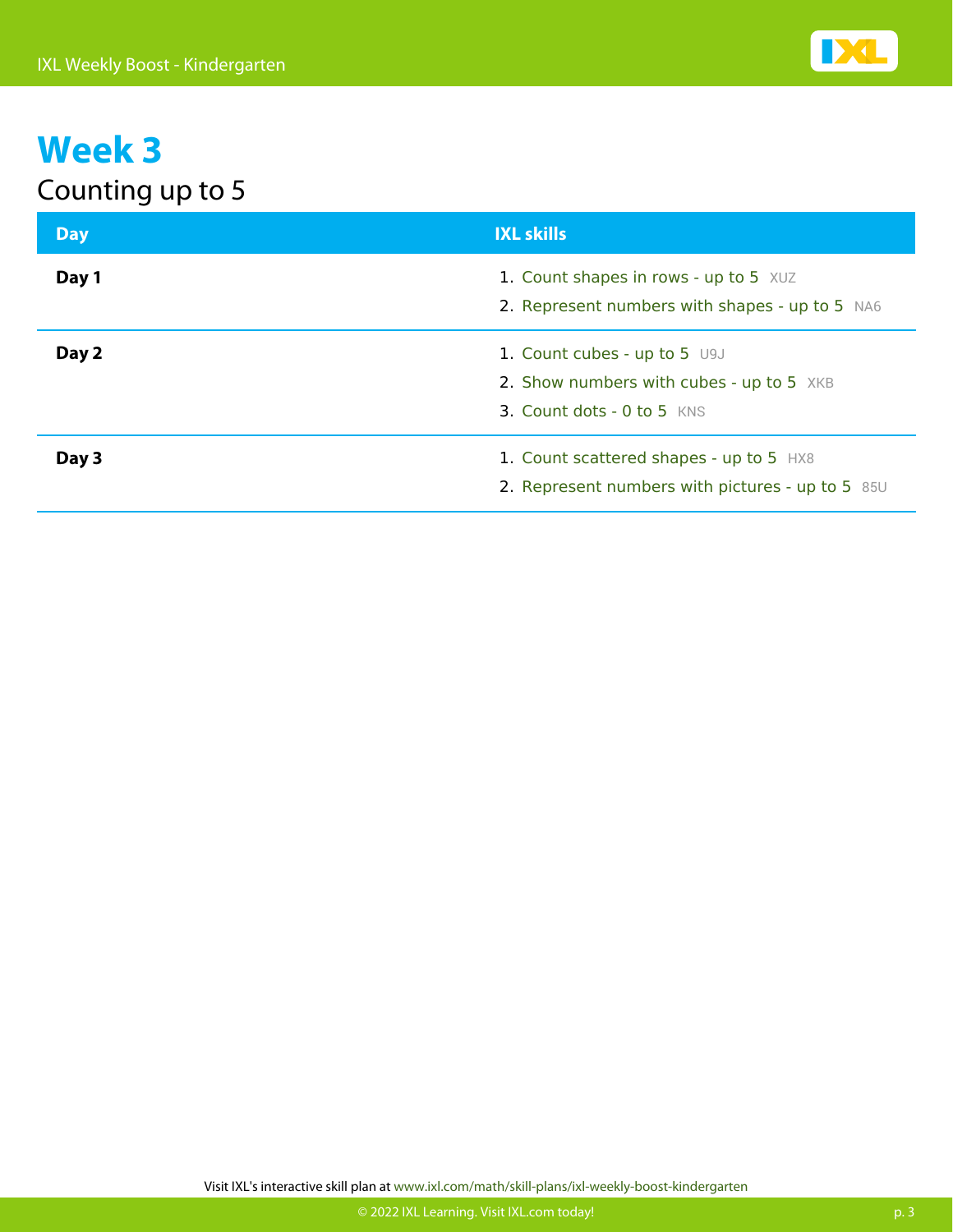| <b>Day</b> | <b>IXL skills</b>                                                                                           |
|------------|-------------------------------------------------------------------------------------------------------------|
| Day 1      | 1. Count on ten frames - up to 5 QJR<br>2. Show numbers on ten frames - up to 5 WSY                         |
| Day 2      | 1. One more with pictures - up to 5 YAE<br>2. One more on frames - up to 5 Z6Y<br>3. One more - up to 5 6H3 |
| Day 3      | 1. One less with pictures - up to 5 97D<br>2. One less on frames - up to 5 MVT                              |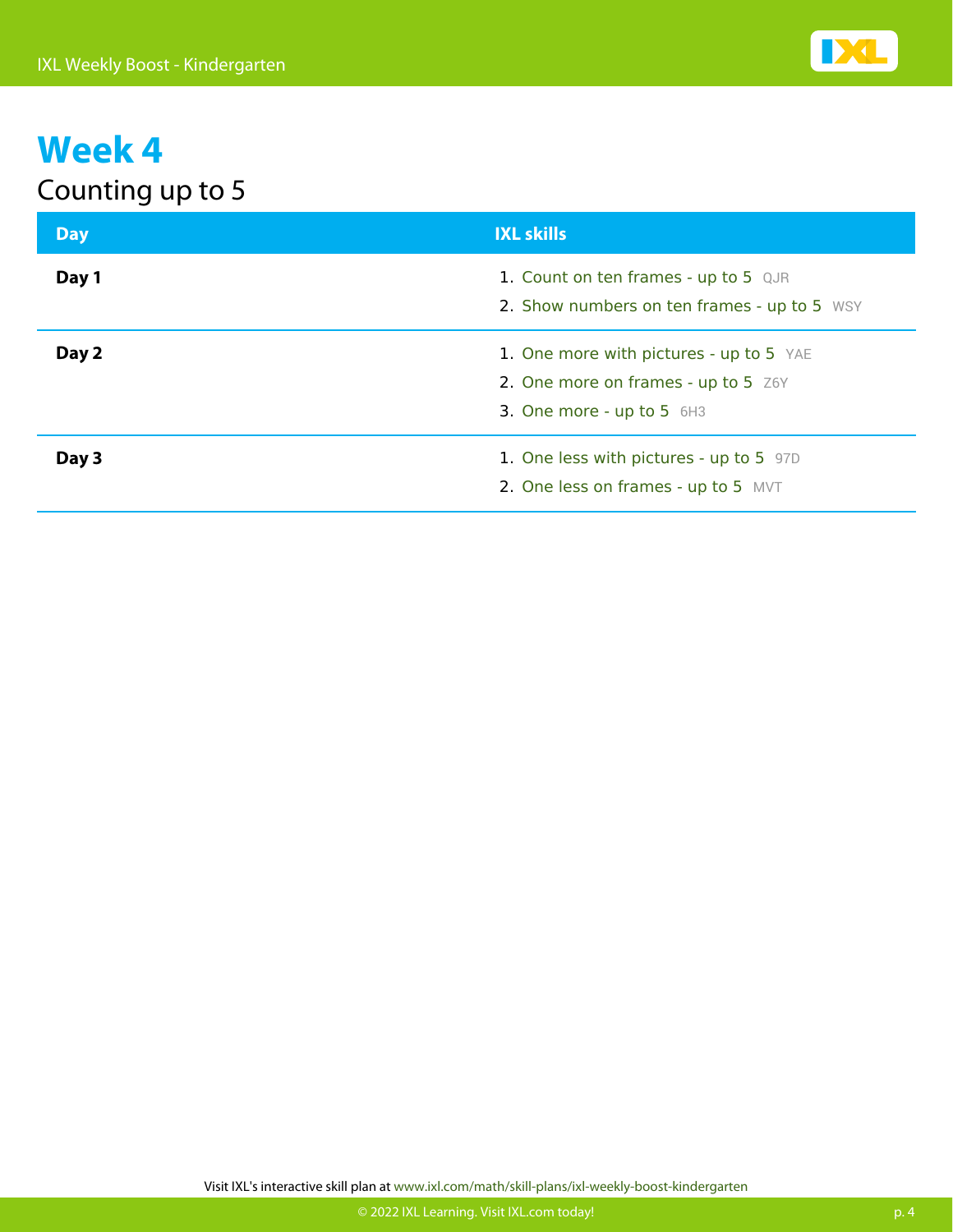| <b>Day</b> | <b>IXL skills</b>                                                          |
|------------|----------------------------------------------------------------------------|
| Day 1      | 1. Identify numbers - up to 10 Z7T<br>2. Learn to count to 10 SLE          |
| Day 2      | 1. Count pictures - up to 10 WVJ<br>2. Count using stickers - up to 10 VNE |
| Day 3      | 1. Count dots - up to 10 WNL<br>2. Represent numbers - up to 10 UJH        |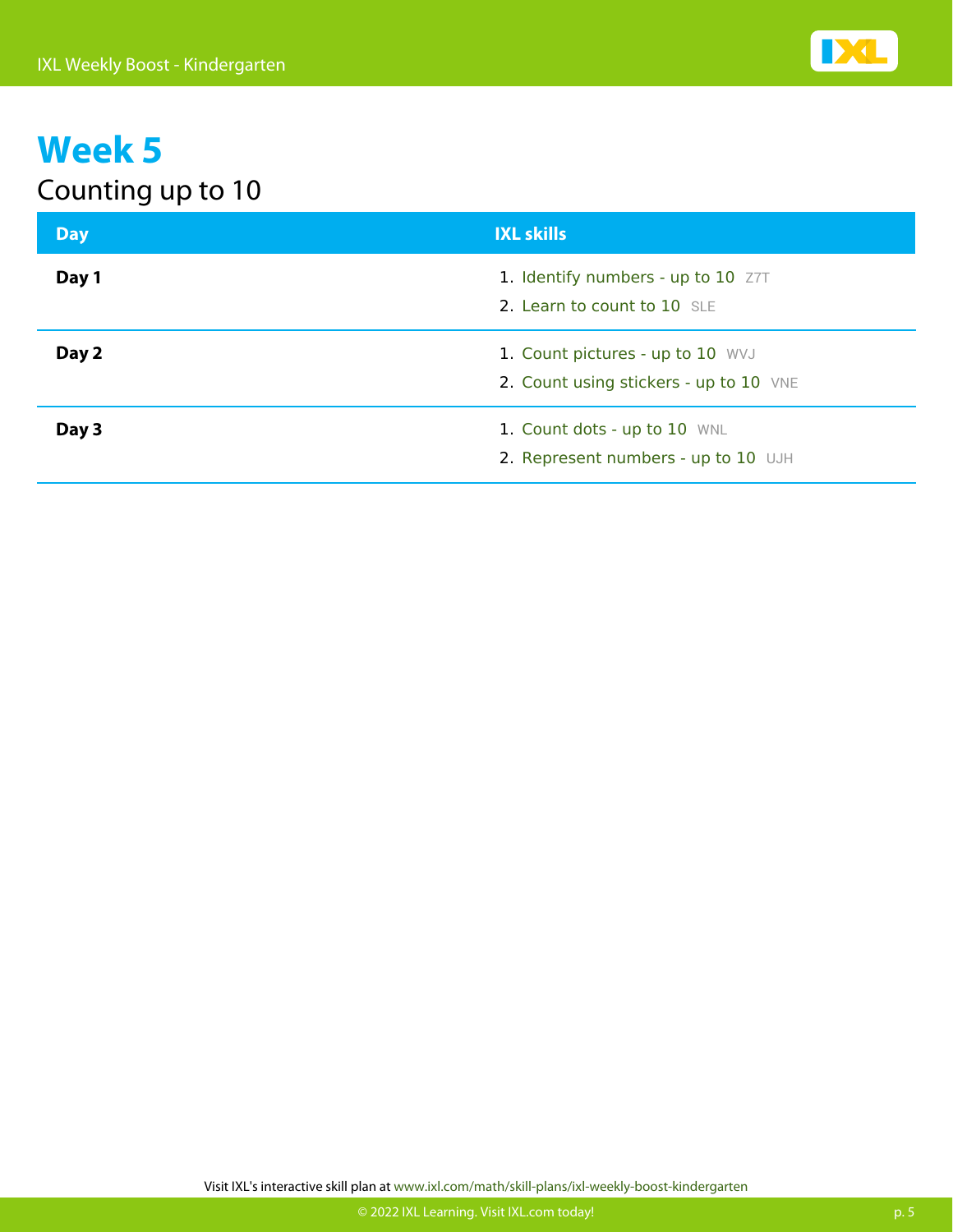| <b>Day</b> | <b>IXL skills</b>                                                                     |
|------------|---------------------------------------------------------------------------------------|
| Day 1      | 1. Count cubes - up to 10 Q47<br>2. Show numbers with cubes - up to 10 BPS            |
| Day 2      | 1. Count on ten frames - up to 10 QQQ<br>2. Show numbers on ten frames - up to 10 TGW |
| Day 3      | 1. Count blocks - up to 10 DB8<br>2. Count scattered shapes - up to 10 F7B            |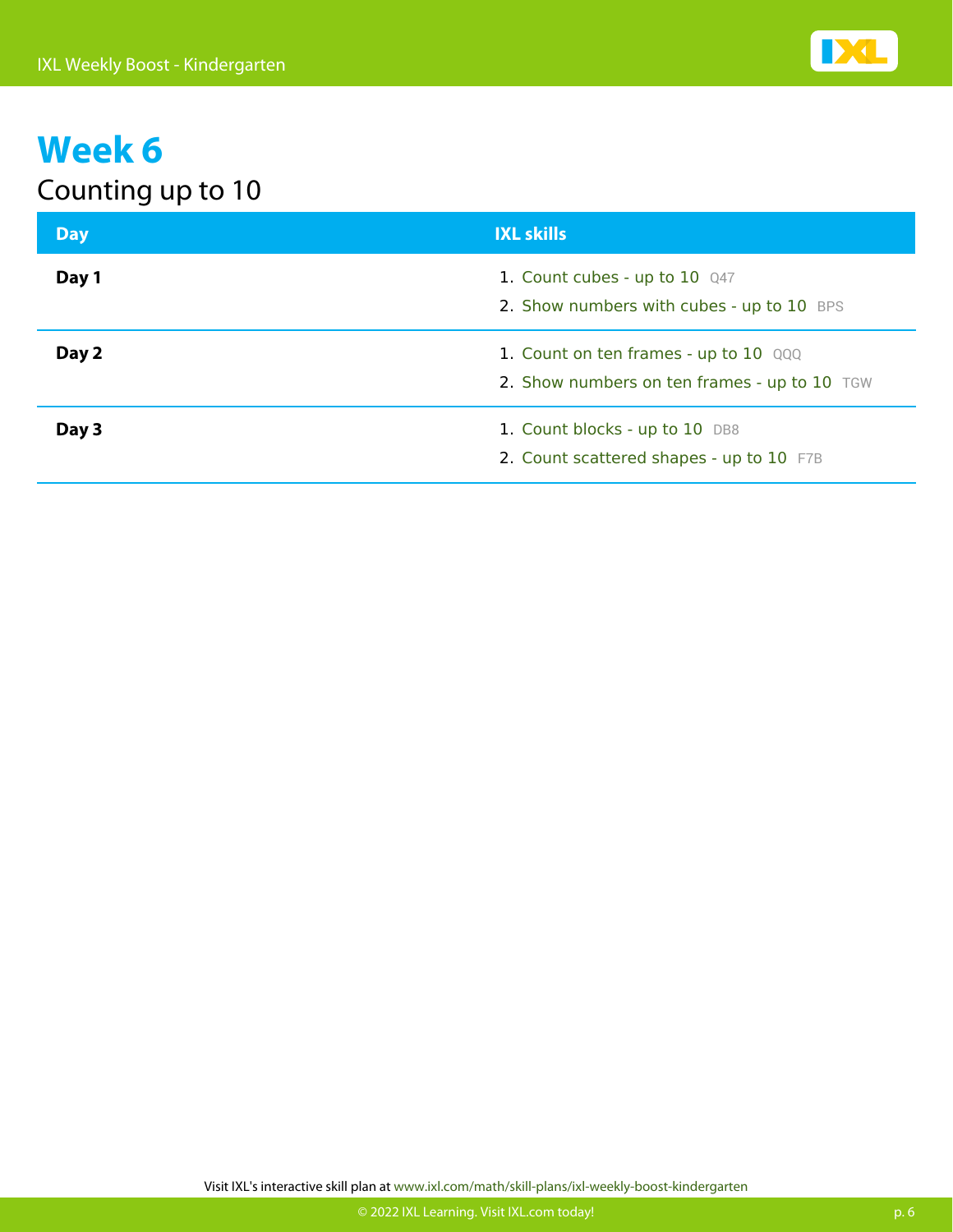| <b>Day</b> | <b>IXL skills</b>                                                                   |
|------------|-------------------------------------------------------------------------------------|
| Day 1      | 1. Count shapes in rings - up to 10 79V<br>2. One more with pictures - up to 10 7MC |
| Day 2      | 1. One more on frames - up to 10 EUM<br>2. One more - up to 10 ZZR                  |
| Day 3      | 1. One less with pictures - up to 10 KUP<br>2. One less on frames - up to 10 CYU    |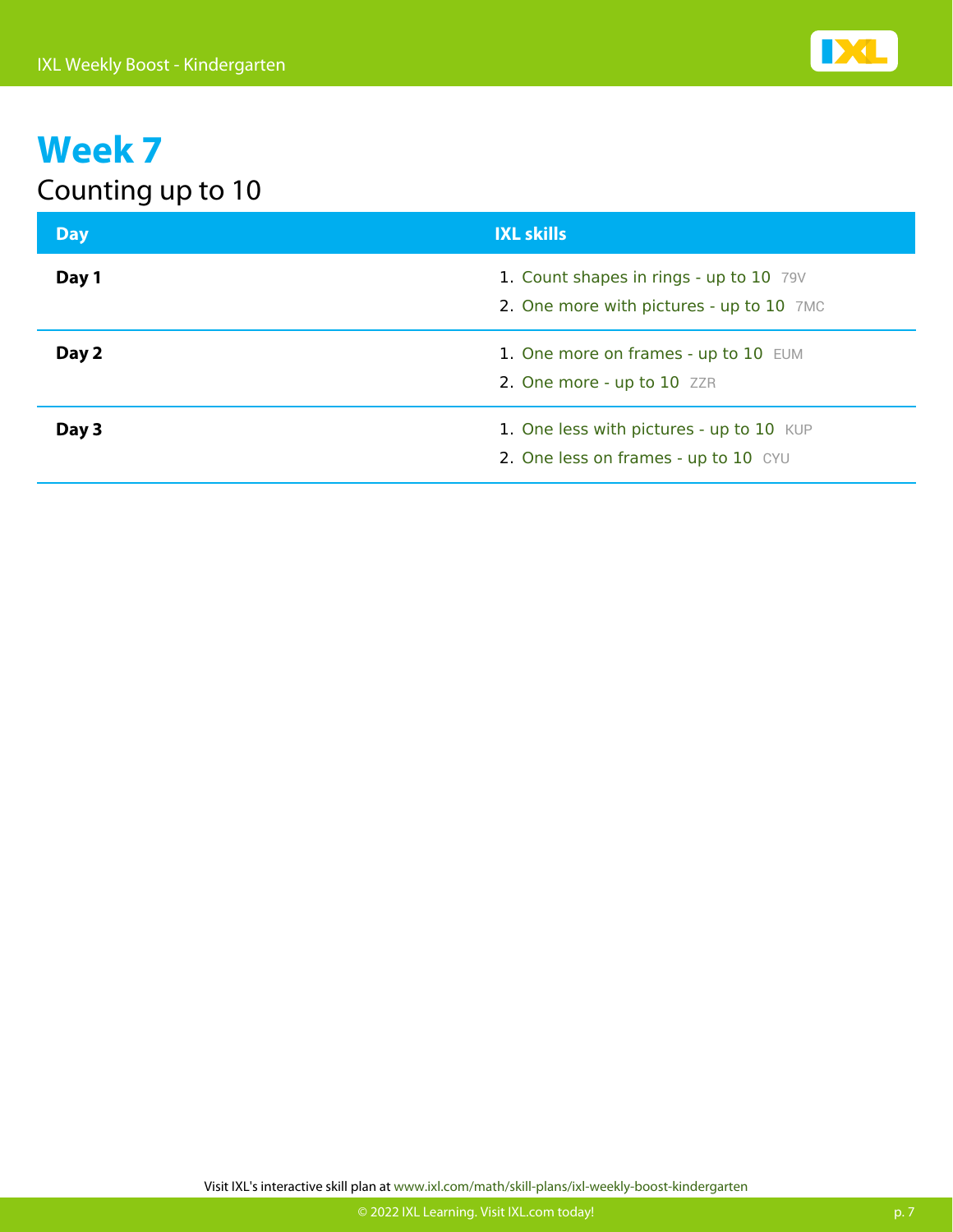| <b>Day</b> | <b>IXL skills</b>                                                                  |
|------------|------------------------------------------------------------------------------------|
| Day 1      | 1. Count up - up to 10 BEC<br>2. Complete a sequence - up to 10 5A2                |
| Day 2      | 1. Count forward - up to 10 MFP<br>2. Count up and down - up to 10 BKF             |
| Day 3      | 1. Count forward and backward - up to 10 VYA<br>2. Names of numbers - up to 10 ZHM |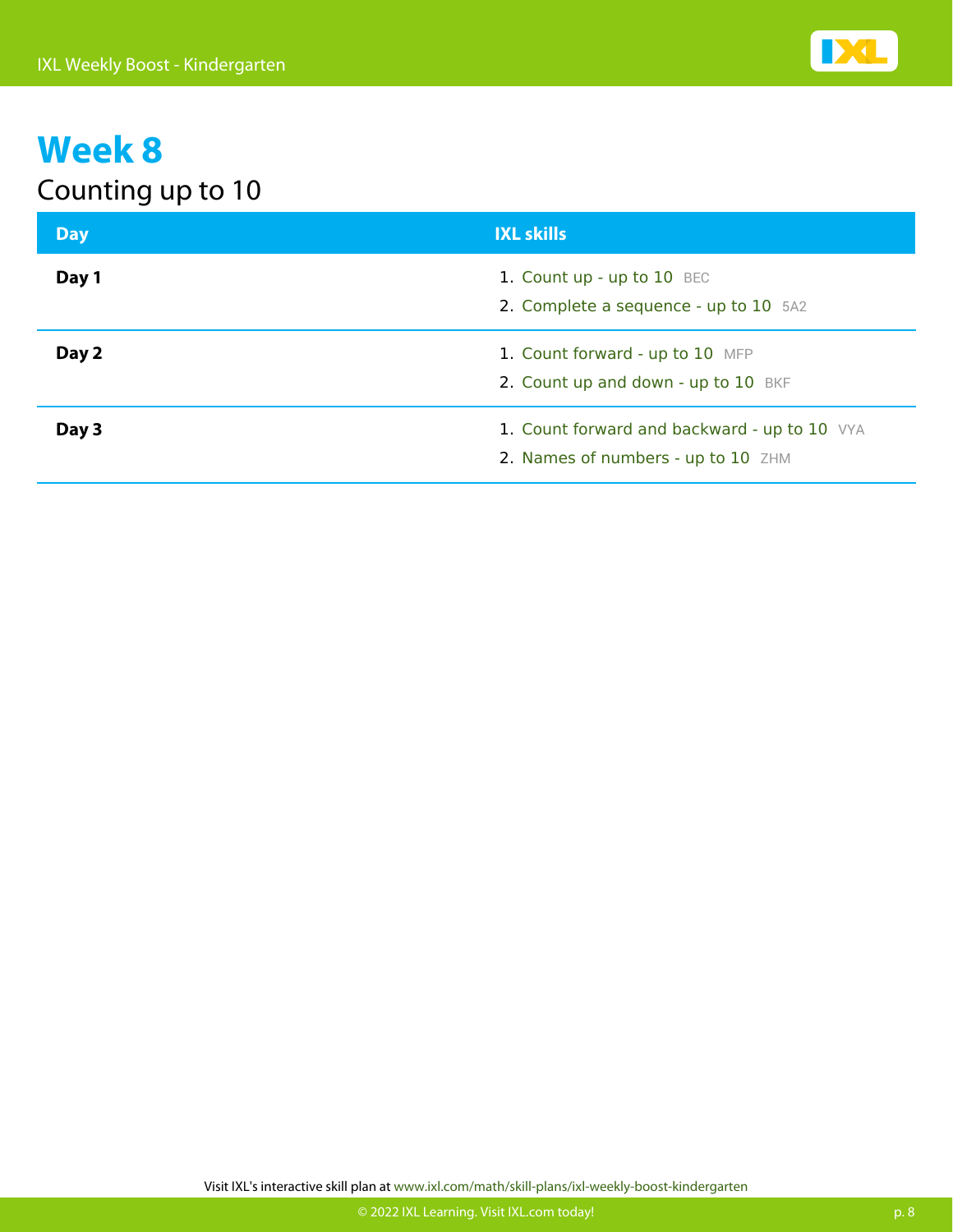### Comparing up to 10

| <b>Day</b> | <b>IXL skills</b>                                                                            |
|------------|----------------------------------------------------------------------------------------------|
| Day 1      | 1. Fewer and more - compare by matching 7YV<br>2. Fewer, more, and same FLW                  |
| Day 2      | 1. Are there enough? SL5<br>2. Fewer and more - compare by counting Y2E                      |
| Day 3      | 1. Fewer and more - compare in a mixed<br>group 7MY<br>2. Compare two numbers - up to 10 Z62 |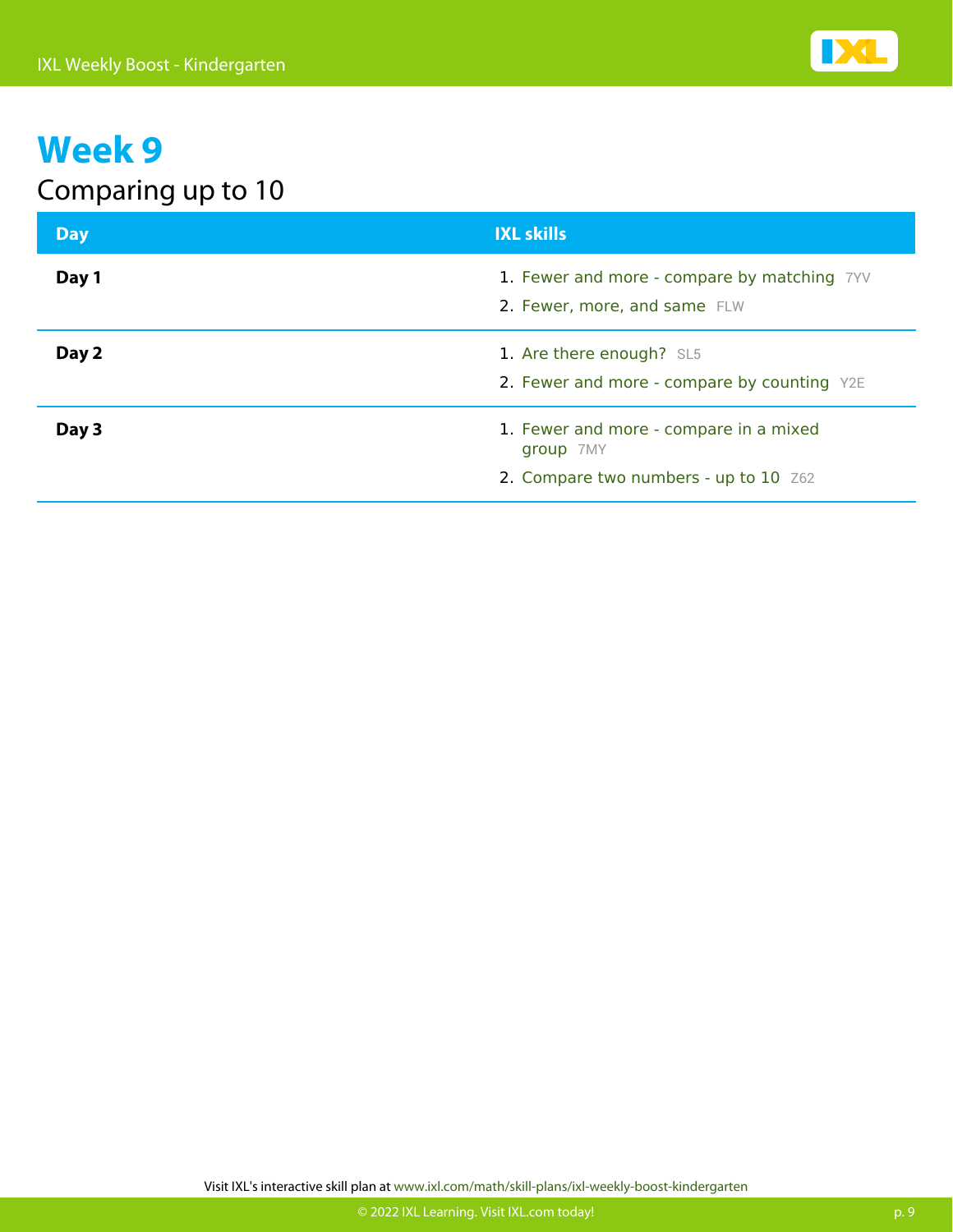| <b>Day</b> | <b>IXL skills</b>                                                                |
|------------|----------------------------------------------------------------------------------|
| Day 1      | 1. Put together cubes - sums up to 5 EBP<br>2. Add with cubes - sums up to 5 RHY |
| Day 2      | 1. Add with pictures - sums up to 5 LZY                                          |
| Day 3      | 1. Addition sentences up to 5: which model<br>matches? 6RS                       |
|            | 2. Addition sentences up to 5: what does the model<br>show? FNF                  |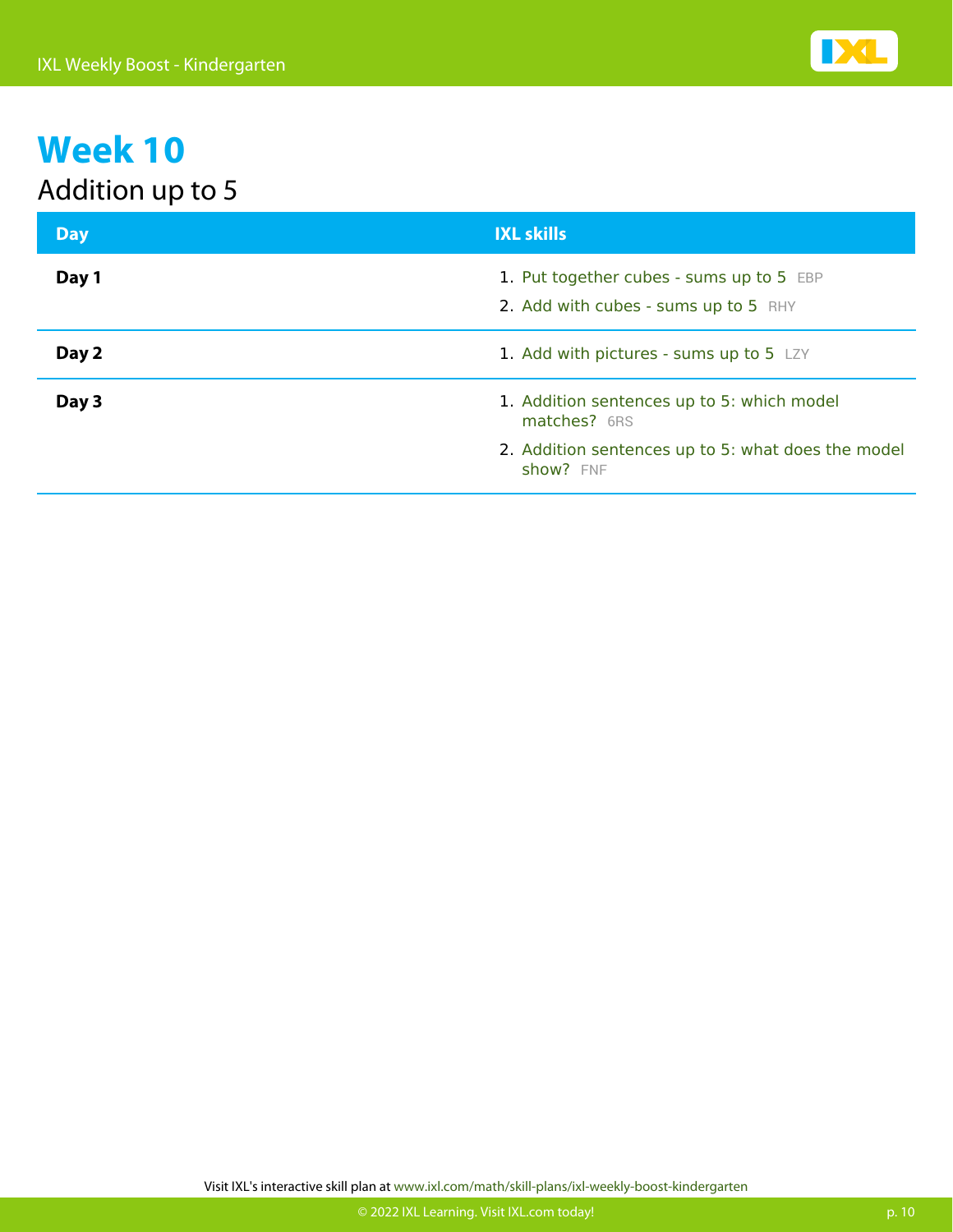| <b>Day</b> | <b>IXL skills</b>                                                  |
|------------|--------------------------------------------------------------------|
| Day 1      | 1. Addition word problems with pictures - sums up<br>to 5 $W5C$    |
|            | 2. Add two numbers - sums up to 5 YAX                              |
| Day 2      | 1. Addition word problems - sums up to 5 QDH                       |
|            | 2. Make a number using addition - sums up to<br>5 B <sub>2</sub> L |
| Day 3      | 1. Complete the addition sentence - sums up to<br>5 JRS            |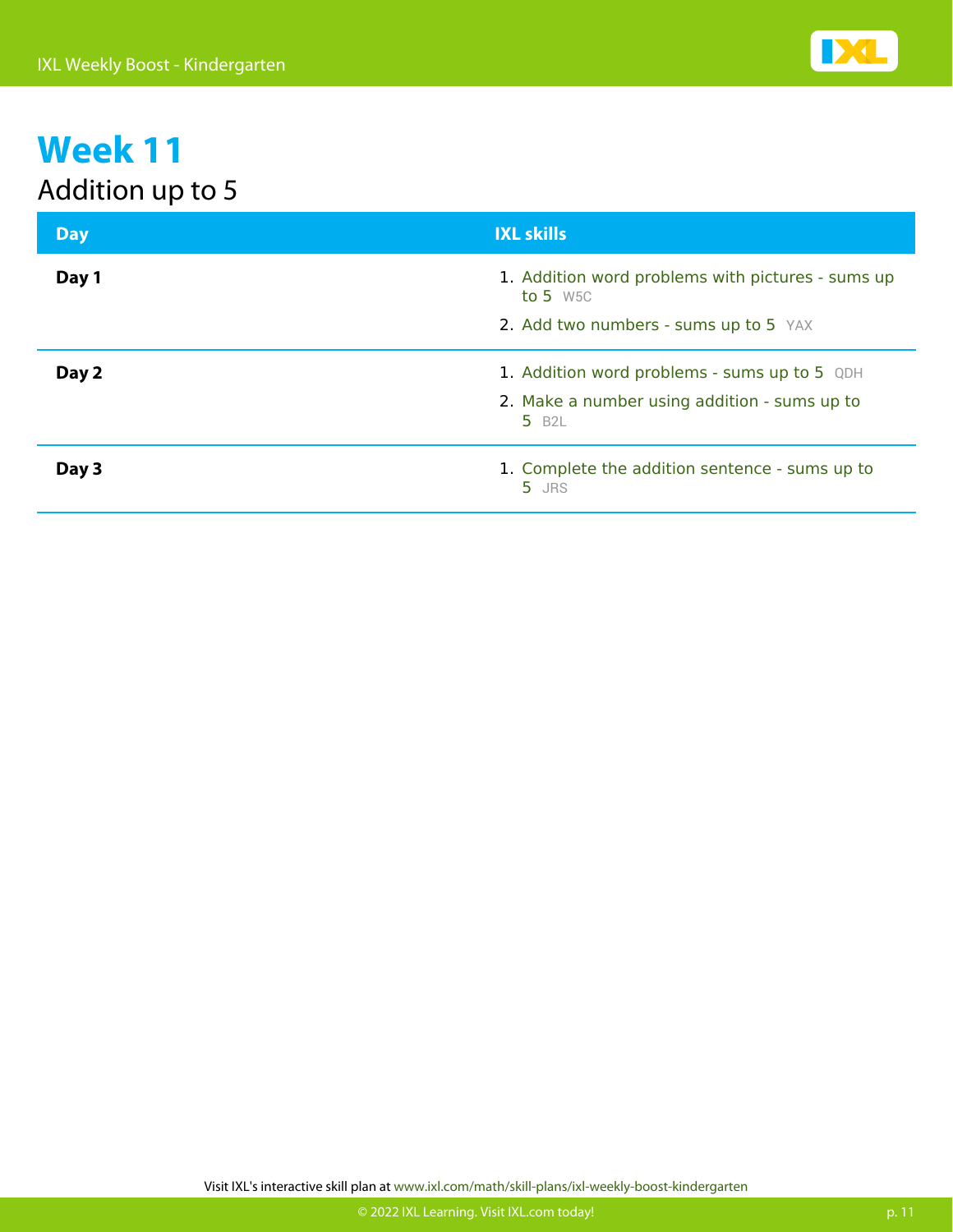| <b>Day</b> | <b>IXL skills</b>                                                                  |
|------------|------------------------------------------------------------------------------------|
| Day 1      | 1. Put together cubes - sums up to 10 EFK<br>2. Add with cubes - sums up to 10 VKN |
| Day 2      | 1. Add with pictures - sums up to 10 KM7                                           |
| Day 3      | 1. Addition sentences up to 10: which model<br>matches? GBZ                        |
|            | 2. Addition sentences up to 10: what does the<br>model show? WTT                   |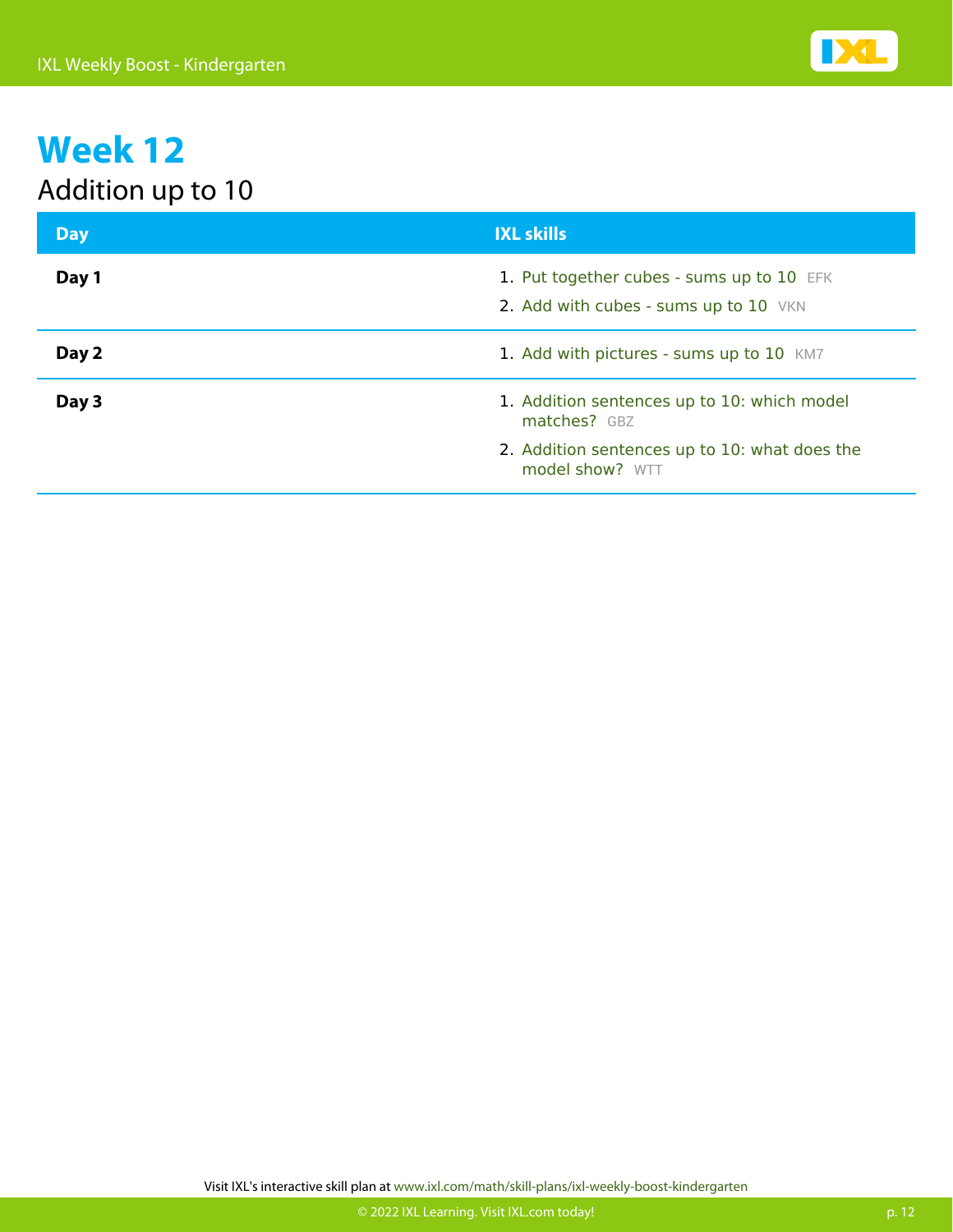| <b>Day</b> | <b>IXL skills</b>                                                  |
|------------|--------------------------------------------------------------------|
| Day 1      | 1. Addition word problems with pictures - sums up<br>to $10$ $7VF$ |
|            | 2. Add two numbers - sums up to 10 TCB                             |
| Day 2      | 1. Turn words into an addition sentence - sums up<br>to 10 P5F     |
|            | 2. Addition word problems - sums up to 10 KUH                      |
| Day 3      | 1. Make a number using addition - sums up to<br>10 QJS             |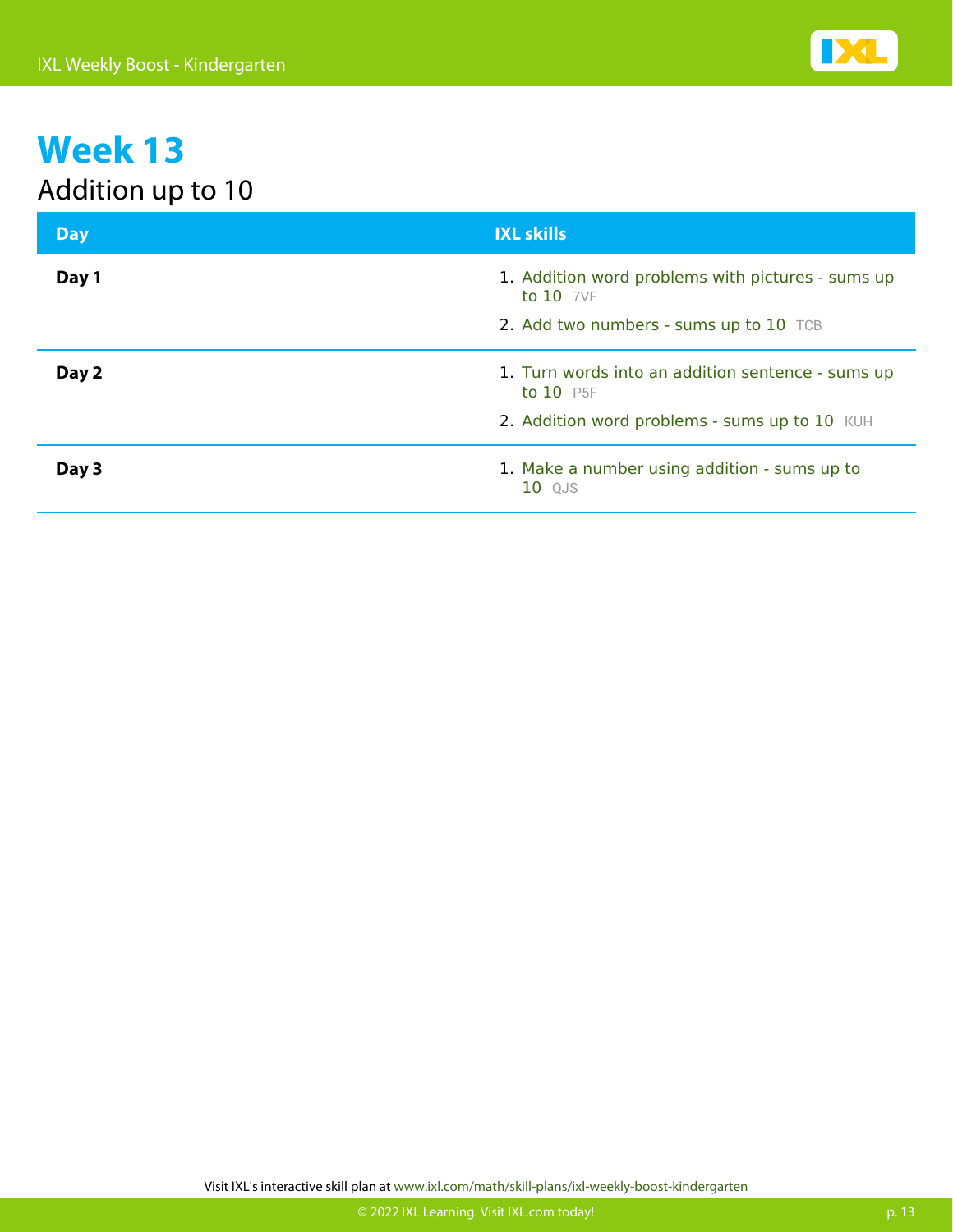| <b>Day</b> | <b>IXL skills</b>                                                                    |
|------------|--------------------------------------------------------------------------------------|
| Day 1      | 1. Take apart numbers up to $10$ - words $Q8T$<br>2. Decompose a number up to 10 BGU |
| Day 2      | 1. Take apart numbers up to 10 - addition<br>sentences C7R                           |
|            | 2. Complete the addition sentence - sums up to<br><b>10</b> SAF                      |
| Day 3      | 1. Count to fill a ten frame 203<br>2. Complete the addition sentence - make 10 CB8  |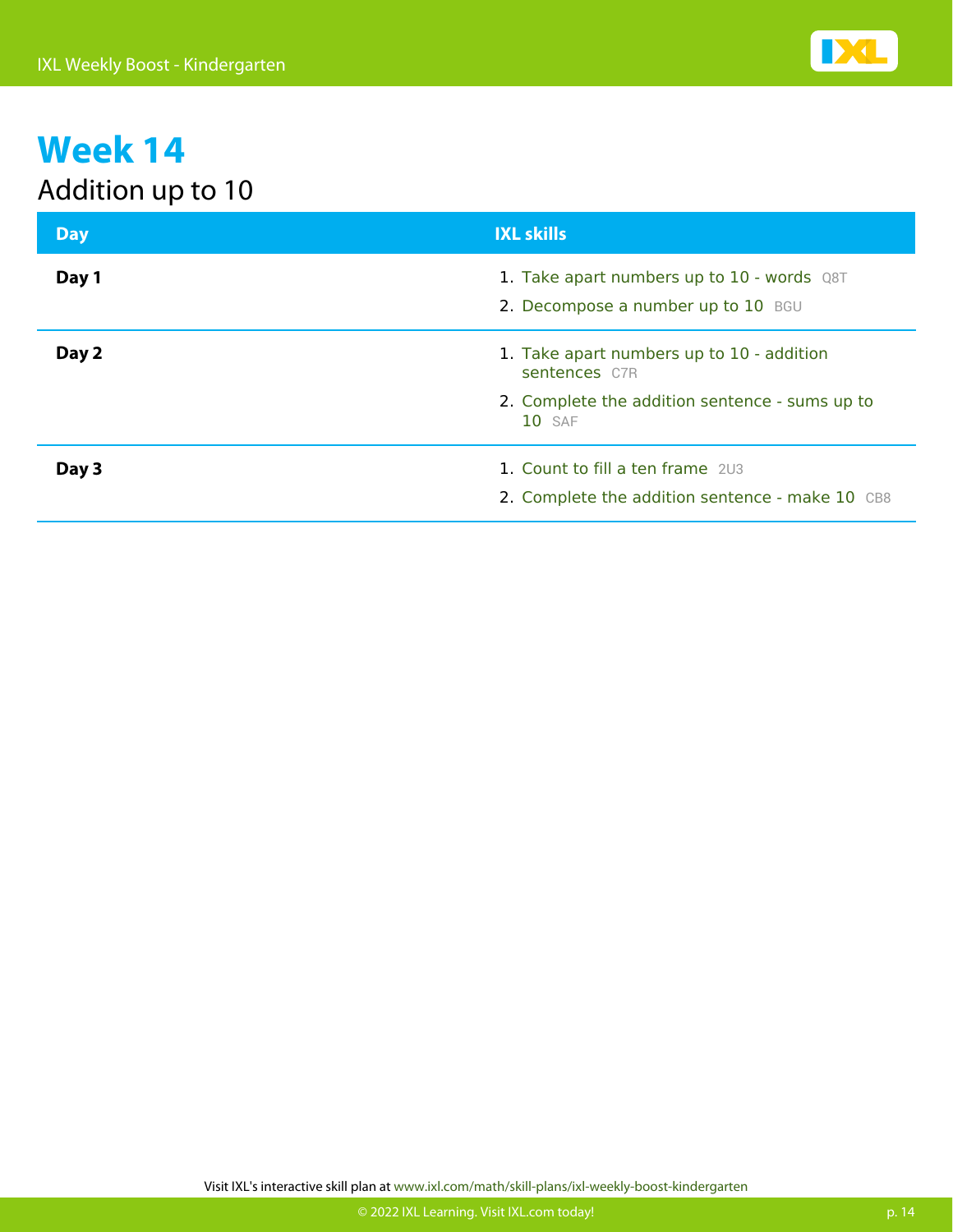### Subtraction up to 5

| <b>Day</b> | <b>IXL skills</b>                                                                                                      |
|------------|------------------------------------------------------------------------------------------------------------------------|
| Day 1      | 1. Take away cubes - numbers up to 5 RZA<br>2. Subtract with cubes - numbers up to 5 CSA                               |
| Day 2      | 1. Subtract with pictures - numbers up to 5 FSM<br>2. Subtraction word problems with pictures -<br>numbers up to 5 LWF |
| Day 3      | 1. Subtraction sentences up to 5: which model<br>matches? B55<br>2. Subtract - numbers up to 5 6R6                     |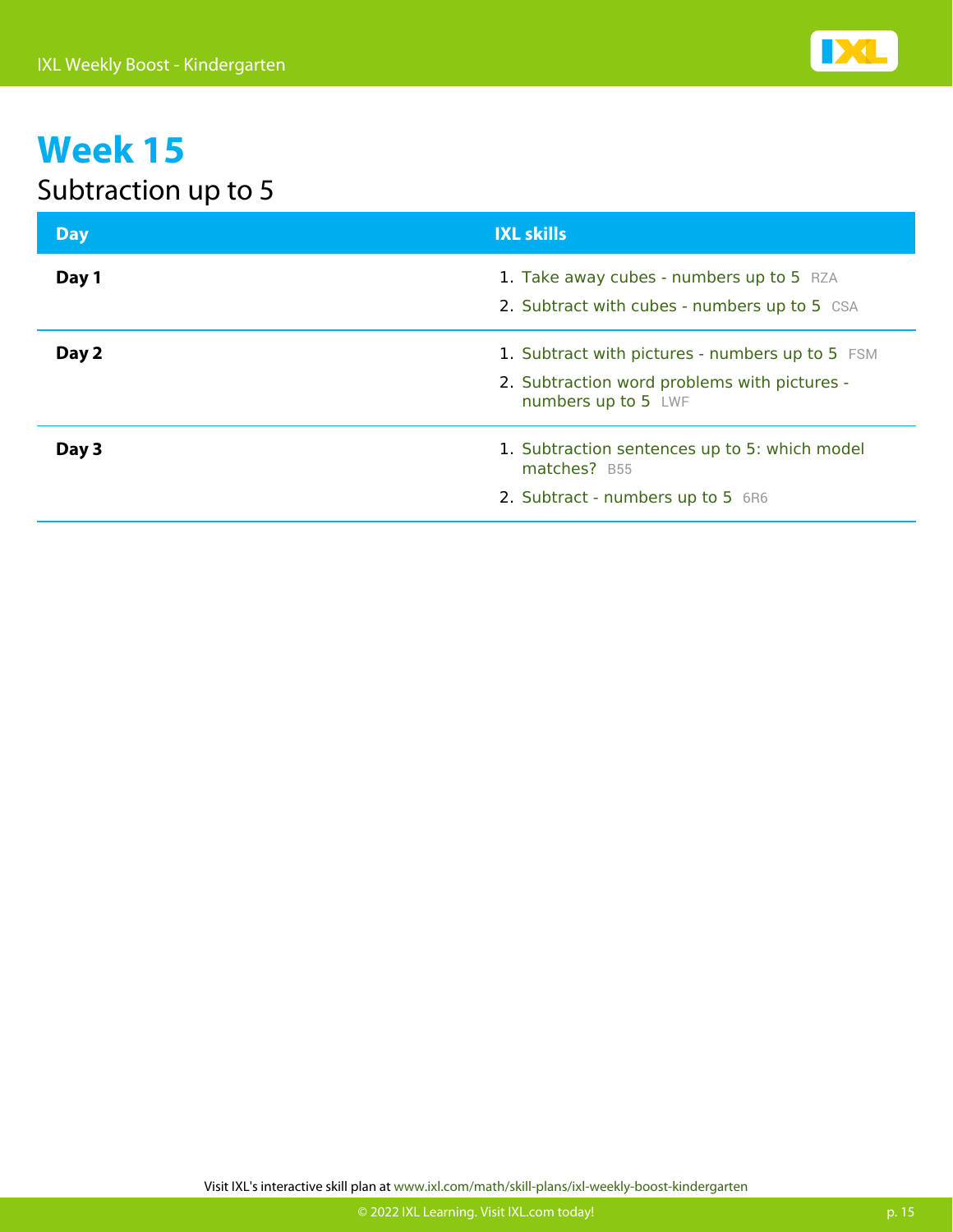

#### Subtraction up to 5 and up to 10

| <b>Day</b> | <b>IXL skills</b>                                                                          |
|------------|--------------------------------------------------------------------------------------------|
| Day 1      | 1. Make a number using subtraction - numbers up<br>to 5 $9VN$                              |
|            | 2. Complete the subtraction sentence - numbers up<br>to 5 CEK                              |
| Day 2      | 1. Subtraction word problems - numbers up to<br><b>5</b> 63S                               |
|            | 2. Add or subtract - numbers up to 5 C6F                                                   |
| Day 3      | 1. Take away cubes - numbers up to 10 X5K<br>2. Subtract with cubes - numbers up to 10 XZN |
|            |                                                                                            |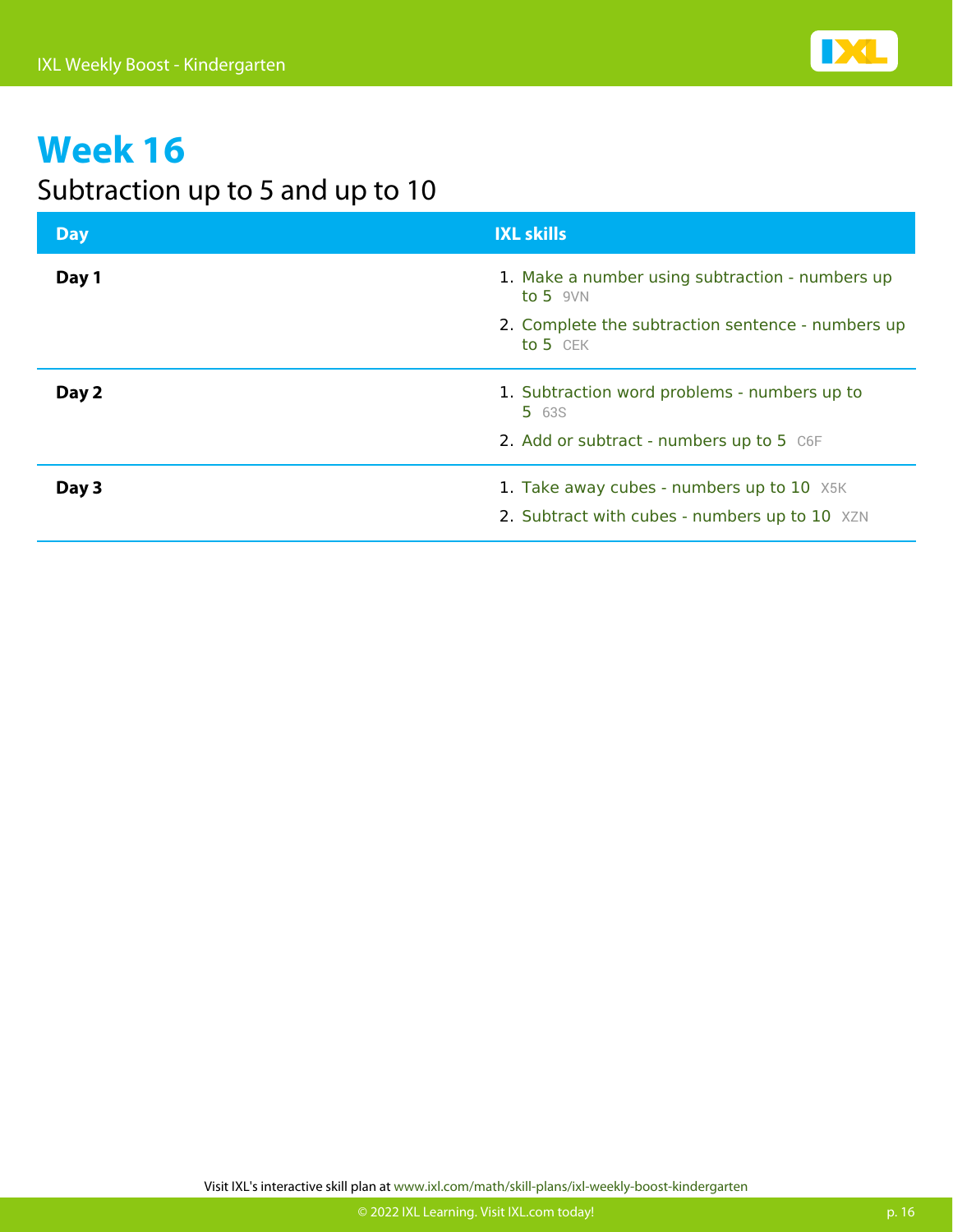### Subtraction up to 10

| <b>Day</b> | <b>IXL skills</b>                                                                                                              |
|------------|--------------------------------------------------------------------------------------------------------------------------------|
| Day 1      | 1. Subtract with pictures - numbers up to 10 5KG<br>2. Subtraction word problems with pictures -<br>numbers up to 10 E6T       |
| Day 2      | 1. Subtraction sentences up to 10: which model<br>matches? UFH<br>2. Subtract - numbers up to 10 X6Y                           |
| Day 3      | 1. Make a number using subtraction - numbers up<br>to 10 WQ5<br>2. Complete the subtraction sentence - numbers up<br>to 10 YL7 |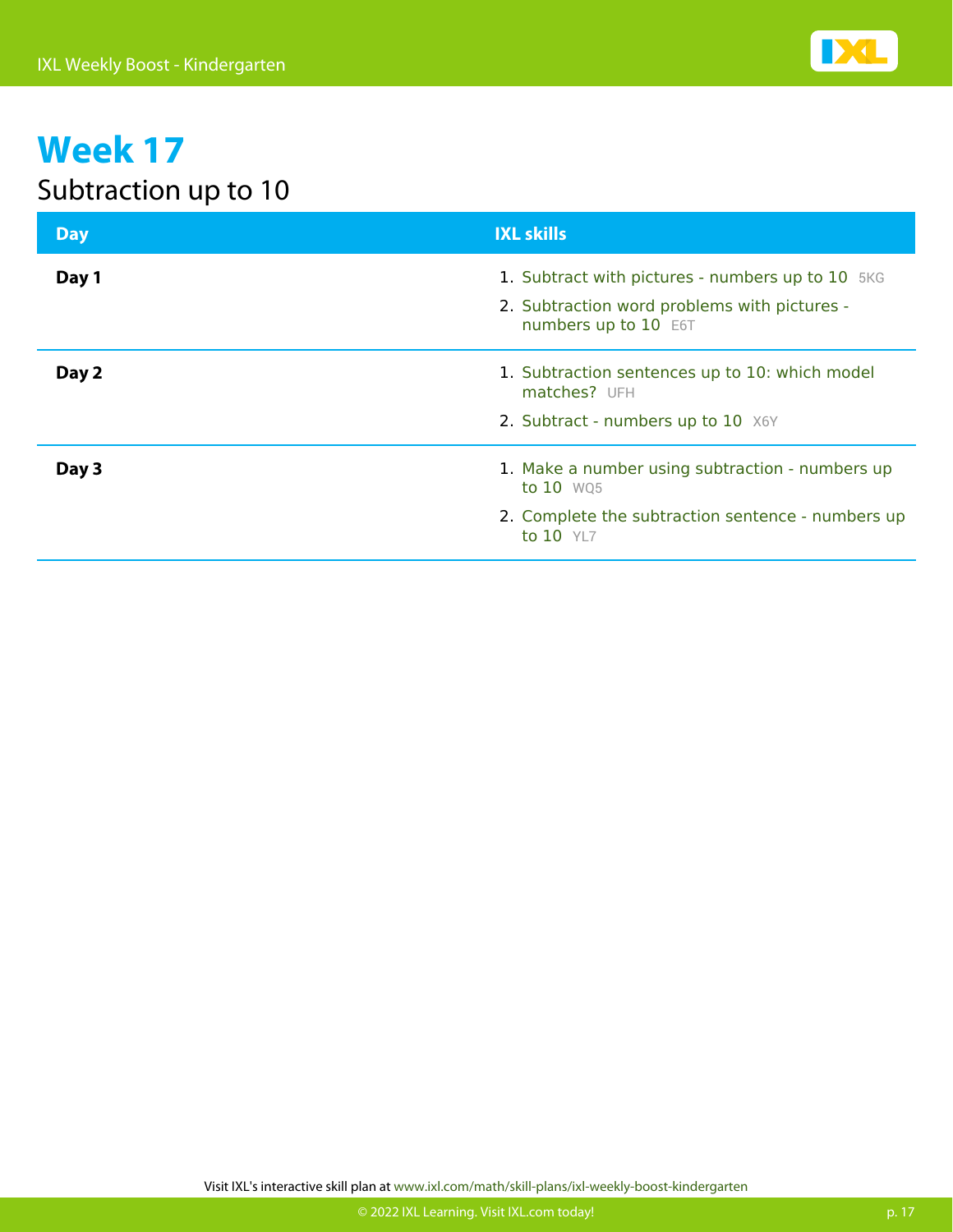

#### Addition and subtraction up to 10

| <b>Day</b> | <b>IXL skills</b>                                                   |
|------------|---------------------------------------------------------------------|
| Day 1      | 1. Turn words into a subtraction sentence -<br>numbers up to 10 9GF |
|            | 2. Subtraction word problems - numbers up to<br>10 QBY              |
| Day 2      | 1. Add or subtract - numbers up to 10 6SR                           |
|            | 2. Addition and subtraction - ways to make a<br>number PXM          |
| Day 3      | 1. Addition and subtraction word problems X42                       |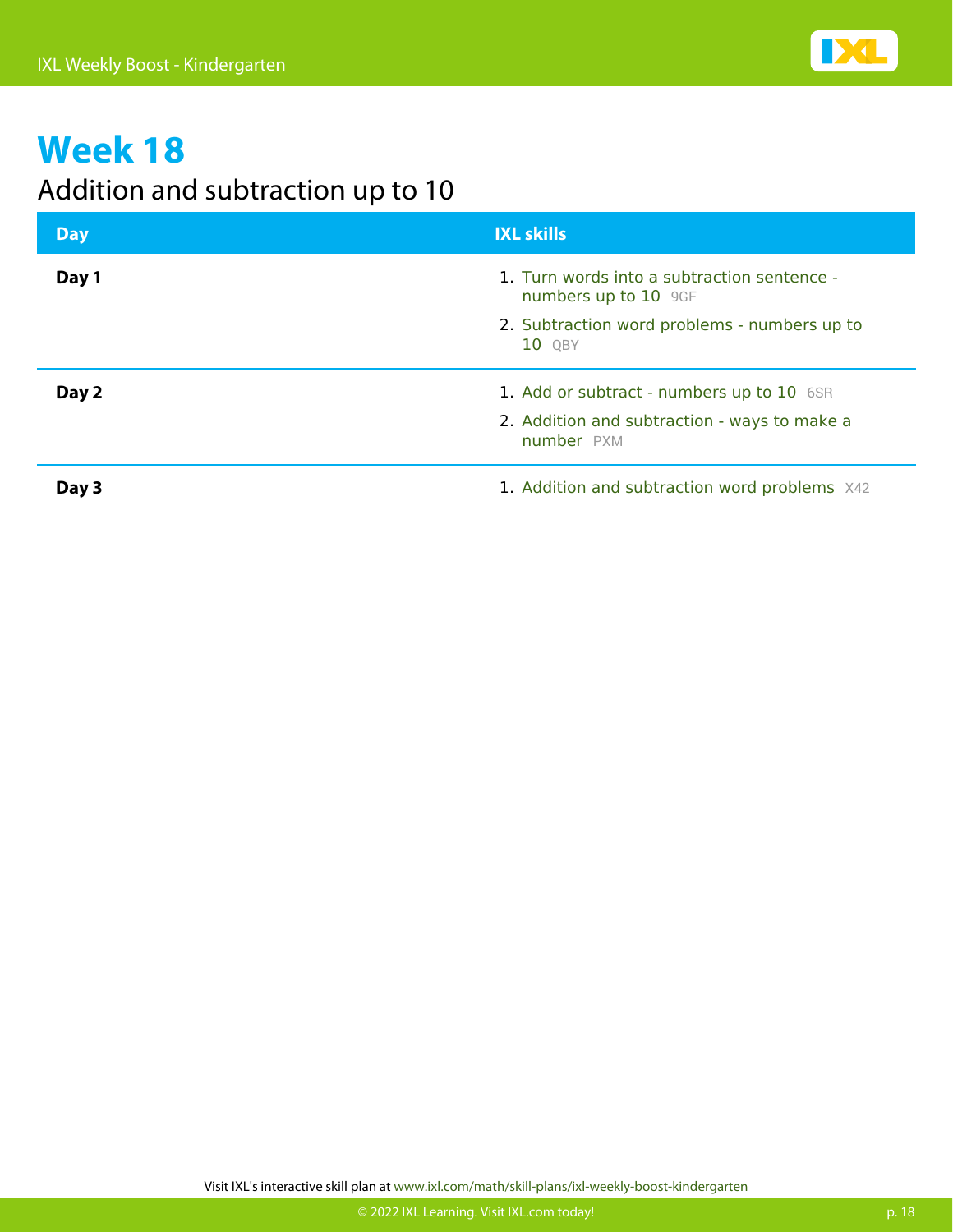

#### Numbers and counting up to 20

| <b>Day</b> | <b>IXL skills</b>                                                                                      |
|------------|--------------------------------------------------------------------------------------------------------|
| Day 1      | 1. Identify numbers - up to 20 YT5<br>2. Count to 20 2JV                                               |
| Day 2      | 1. Count dots - 0 to 20 $7T4$<br>2. Represent numbers - up to 20 HTQ<br>3. Count blocks - up to 20 2W4 |
| Day 3      | 1. Count on ten frames - up to 20 FTY<br>2. Show numbers on ten frames - up to 20 HZM                  |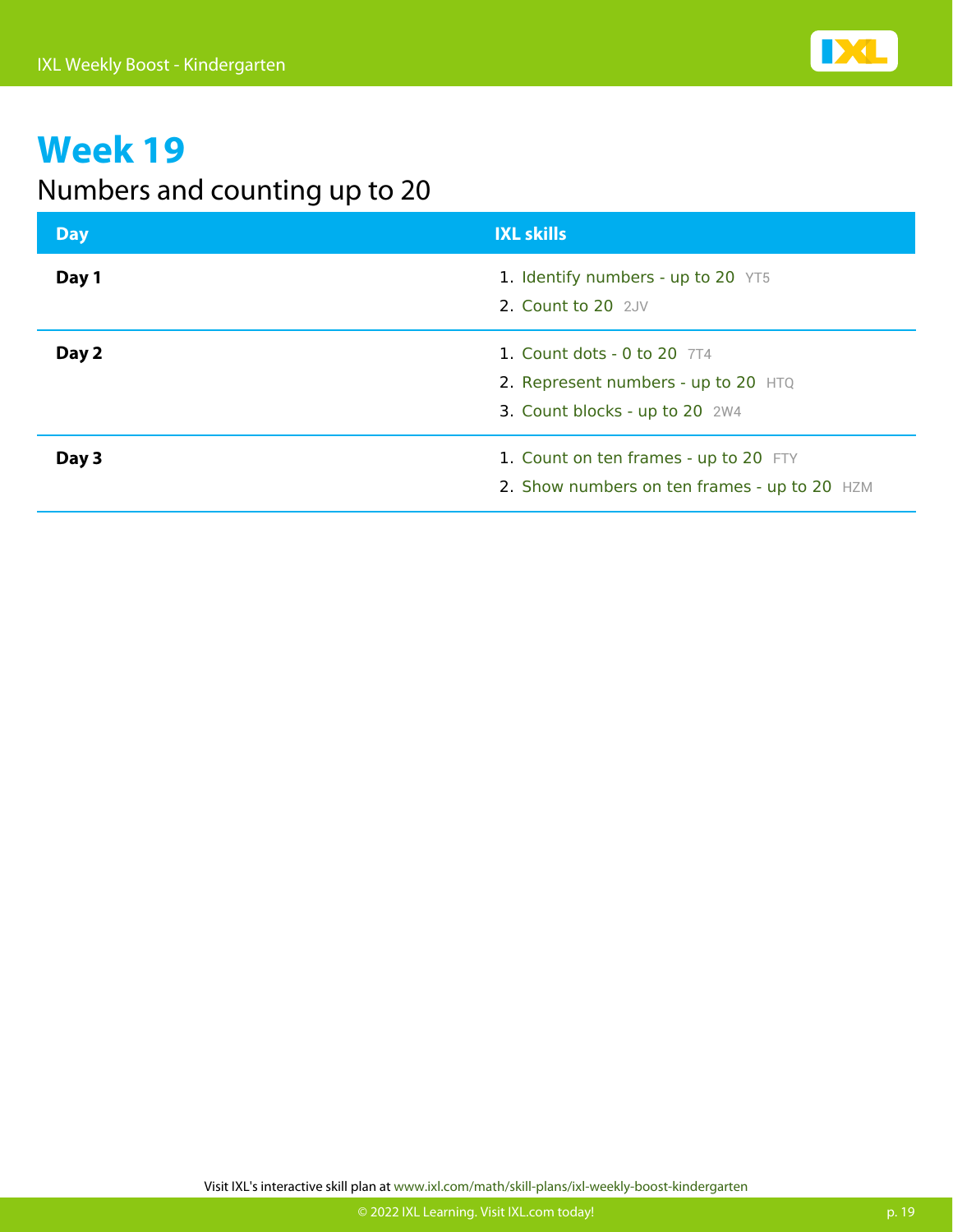

#### Numbers and counting up to 20

| <b>Day</b> | <b>IXL skills</b>                                                                         |
|------------|-------------------------------------------------------------------------------------------|
| Day 1      | 1. Count up - up to 20 KYB<br>2. Complete an increasing sequence - up to<br><b>20 TGM</b> |
| Day 2      | 1. Count forward - up to 20 VXC<br>2. Names of numbers - up to 20 YBS                     |
| Day 3      | 1. Make teen numbers: words 7X2<br>2. Make teen numbers: addition sentences HZS           |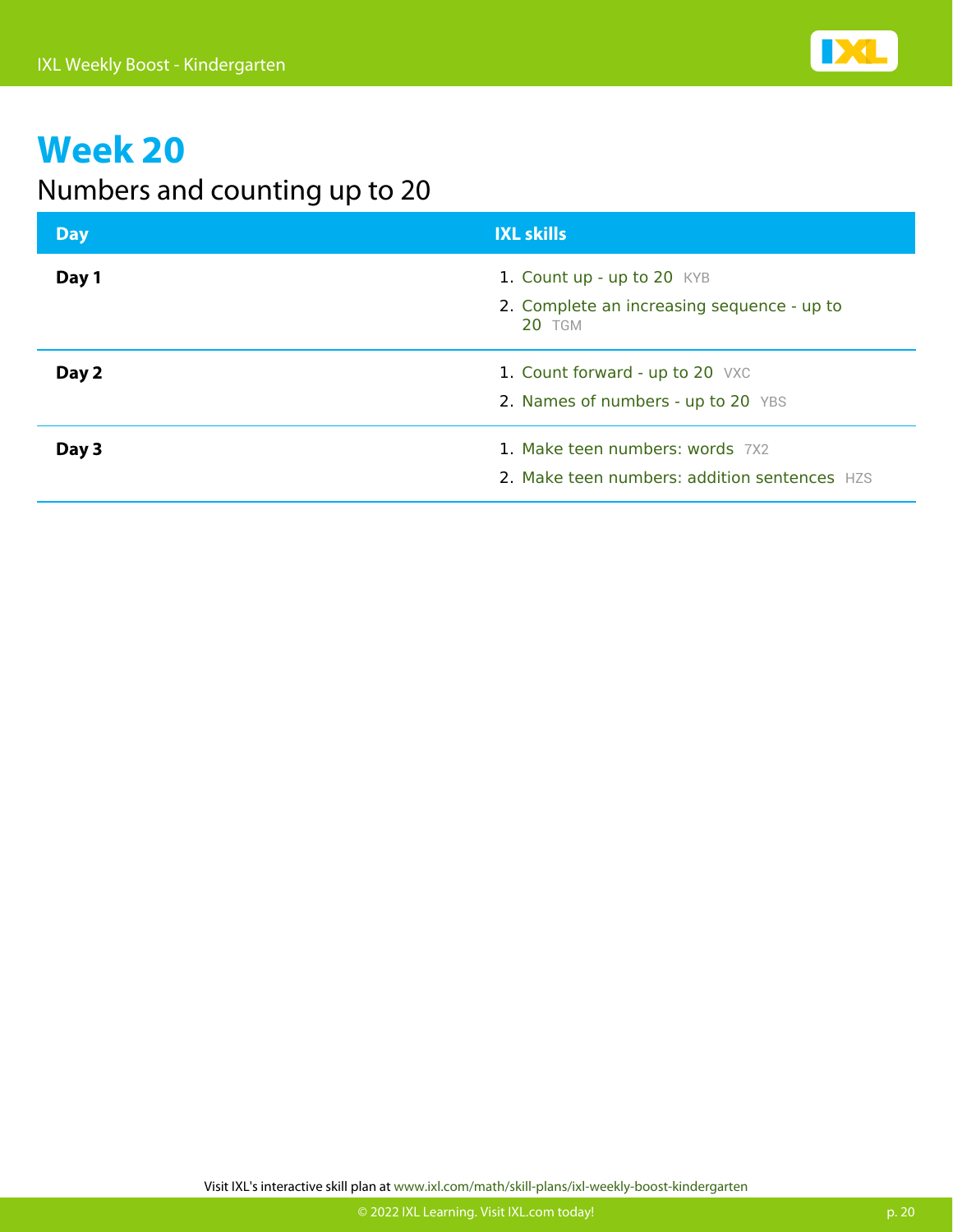

#### Numbers and counting up to 20

| <b>Day</b> | <b>IXL skills</b>                                                                              |
|------------|------------------------------------------------------------------------------------------------|
| Day 1      | 1. Take apart teen numbers: words G8R<br>2. Take apart teen numbers: addition<br>sentences 7ML |
| Day 2      | 1. Make and take apart teen numbers: addition<br>sentences QGH                                 |
| Day 3      | 1. Count tens and ones - up to 20 JLP<br>2. Write tens and ones - up to 20 FVP                 |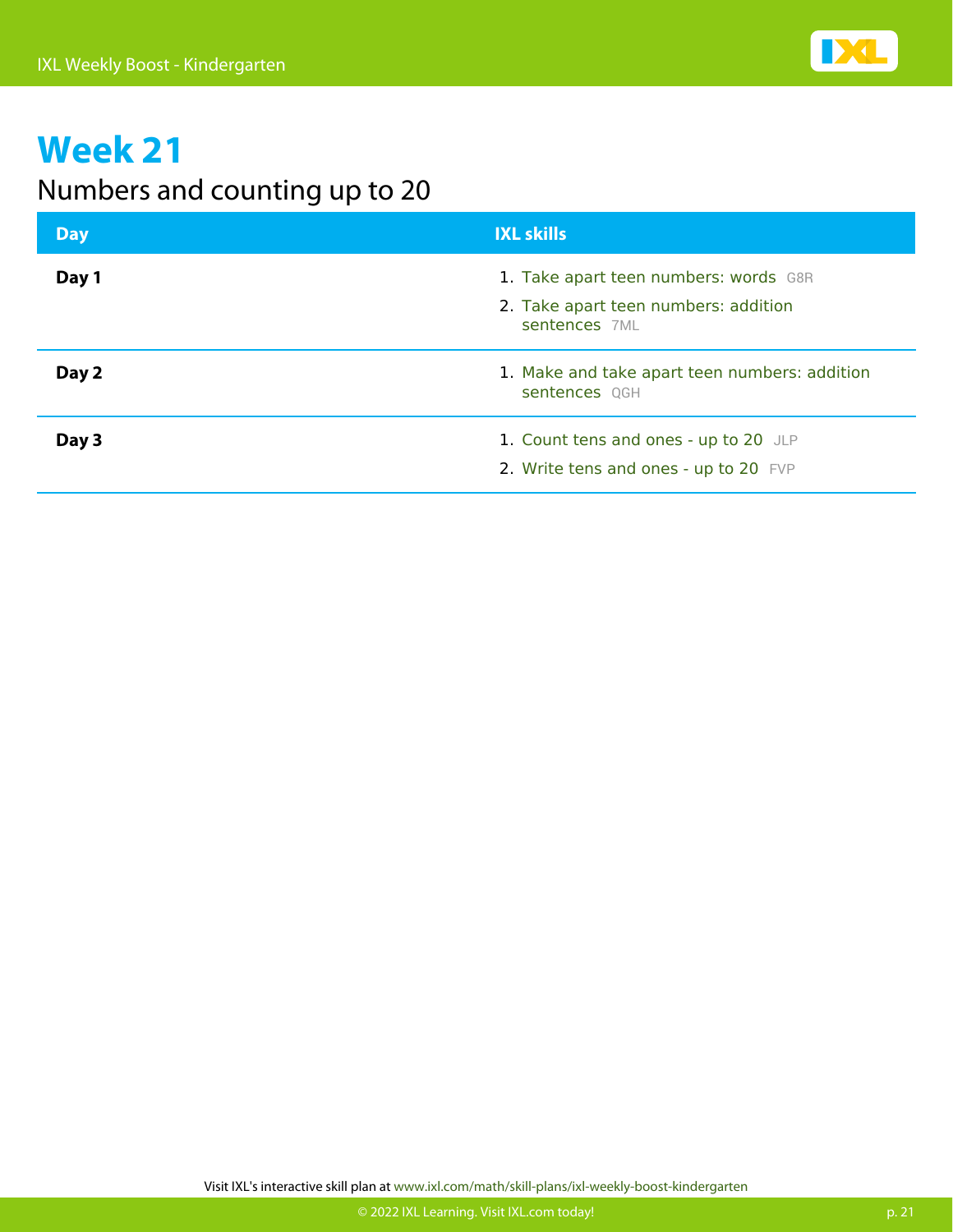

#### Numbers and counting beyond 20

| <b>Day</b> | <b>IXL skills</b>                                                        |
|------------|--------------------------------------------------------------------------|
| Day 1      | 1. Count on ten frames - up to 30 RE2<br>2. Count forward - up to 30 WPL |
| Day 2      | 1. Count blocks - up to 30 BD5<br>2. Count tens and ones - up to 30 9NY  |
| Day 3      | 1. Count groups of ten 6J5<br>2. Count to 100 9PV                        |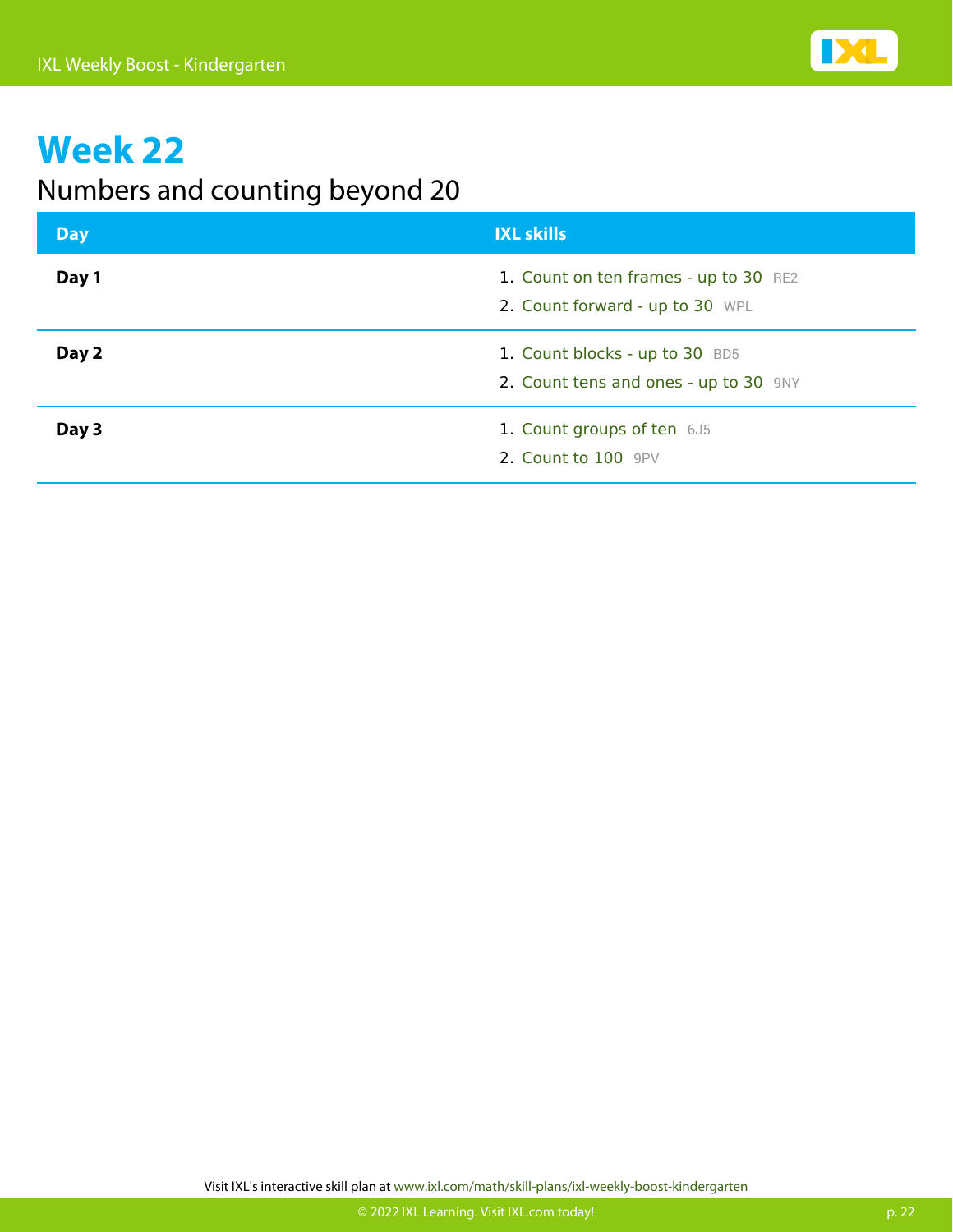

#### Numbers and counting beyond 20

| <b>Day</b> | <b>IXL skills</b>                                                            |
|------------|------------------------------------------------------------------------------|
| Day 1      | 1. Learn to skip-count by tens 5RK<br>2. Skip-count by tens W6M              |
| Day 2      | 1. Counting on the hundred chart LGT<br>2. Count forward - up to 100 ZA6     |
| Day 3      | 1. Sequences - count by ones and tens 7HA<br>2. Count blocks - up to 100 ZKS |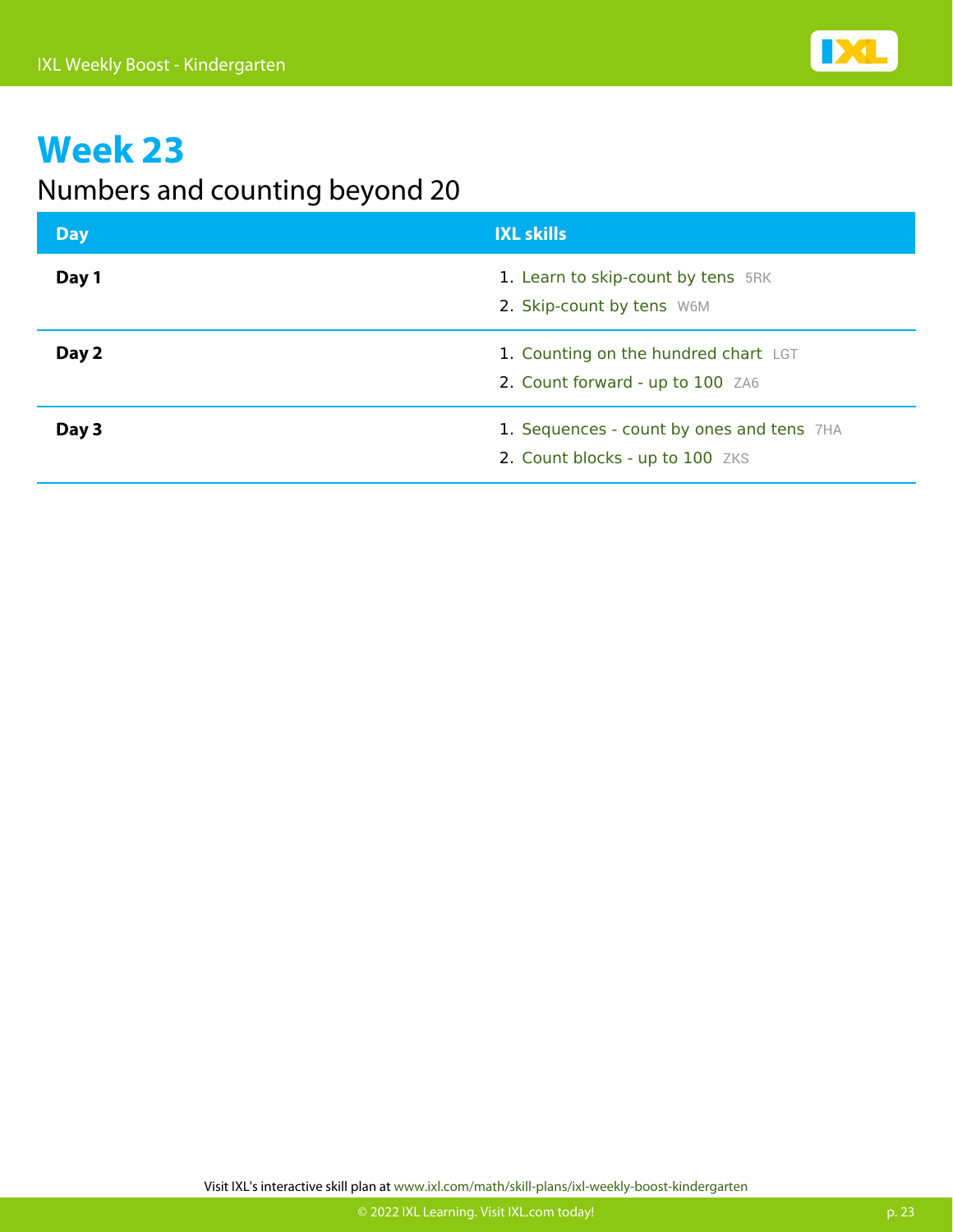### Two-dimensional shapes

| <b>Day</b> | <b>IXL skills</b>                                       |
|------------|---------------------------------------------------------|
| Day 1      | 1. Name the two-dimensional shape MCW<br>2. Circles ASA |
| Day 2      | 1. Triangles N6Y<br>2. Squares 2WP                      |
| Day 3      | 1. Rectangles SLM<br>2. Hexagons ZQE                    |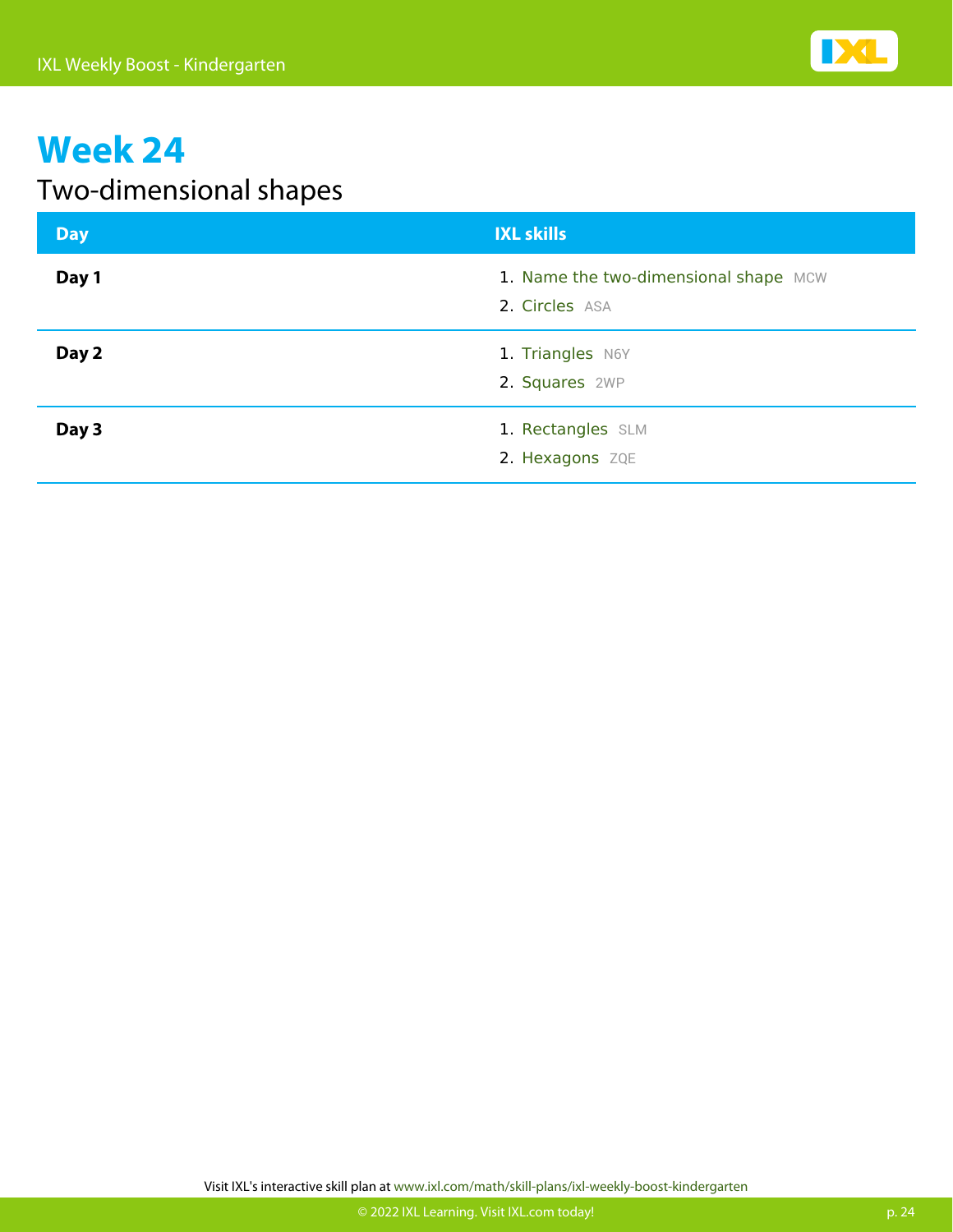### Two-dimensional shapes

| Day   | <b>IXL skills</b>                                           |
|-------|-------------------------------------------------------------|
| Day 1 | 1. Select two-dimensional shapes QRY<br>2. Curved parts A6B |
| Day 2 | 1. Count corners EKY<br>2. Square corners 6ZY               |
| Day 3 | 1. Count sides VUD<br>2. Equal sides T54                    |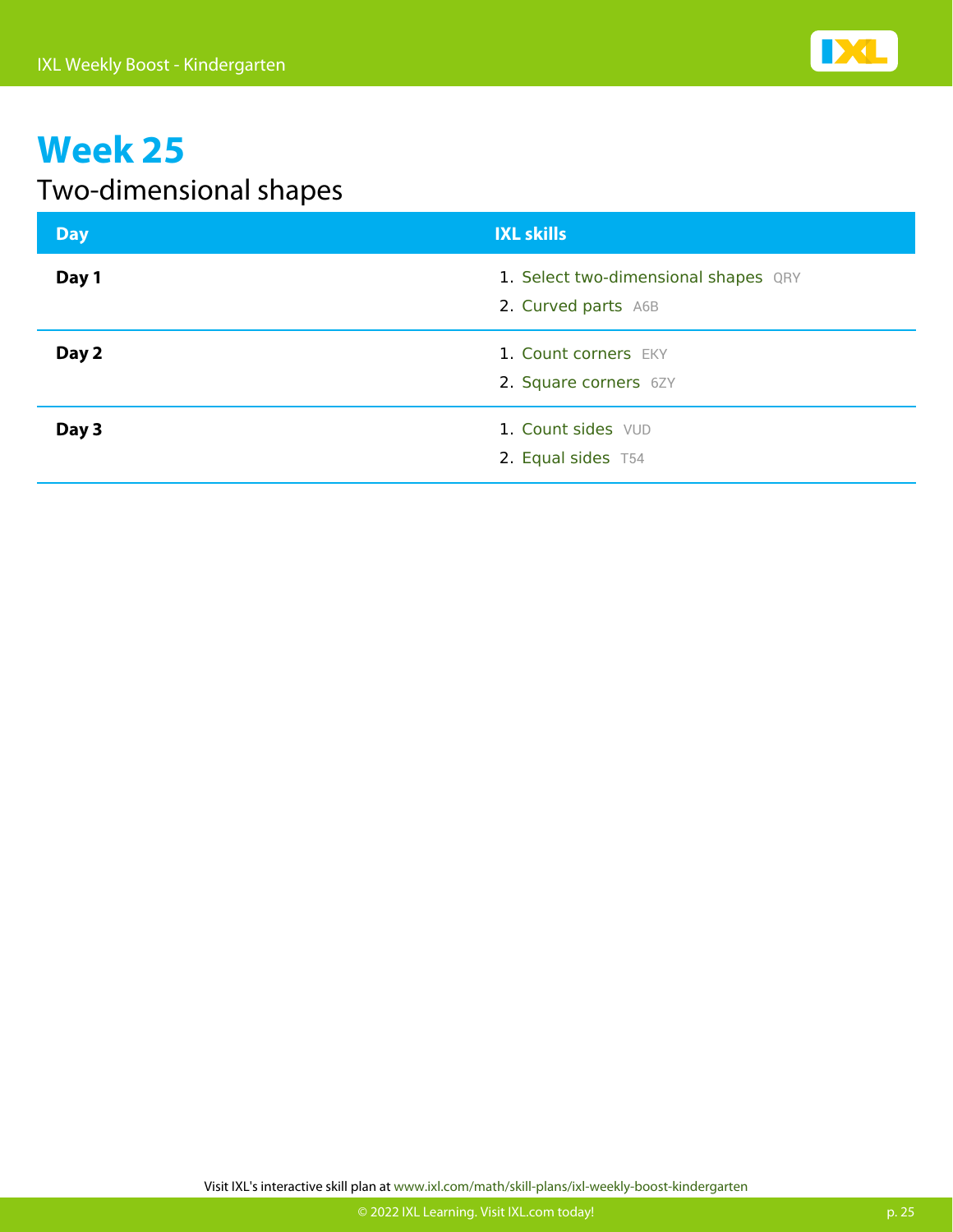#### Two-dimensional shapes and three-dimensional shapes

| <b>Day</b> | <b>IXL skills</b>                                                         |
|------------|---------------------------------------------------------------------------|
| Day 1      | 1. Count sides and corners UX9<br>2. Compare sides and corners UXY        |
| Day 2      | 1. Introduction to symmetry 8NA<br>2. Identify pictures with symmetry 5SU |
| Day 3      | 1. Compose two-dimensional shapes ZXE<br>2. Flat and solid shapes 4X6     |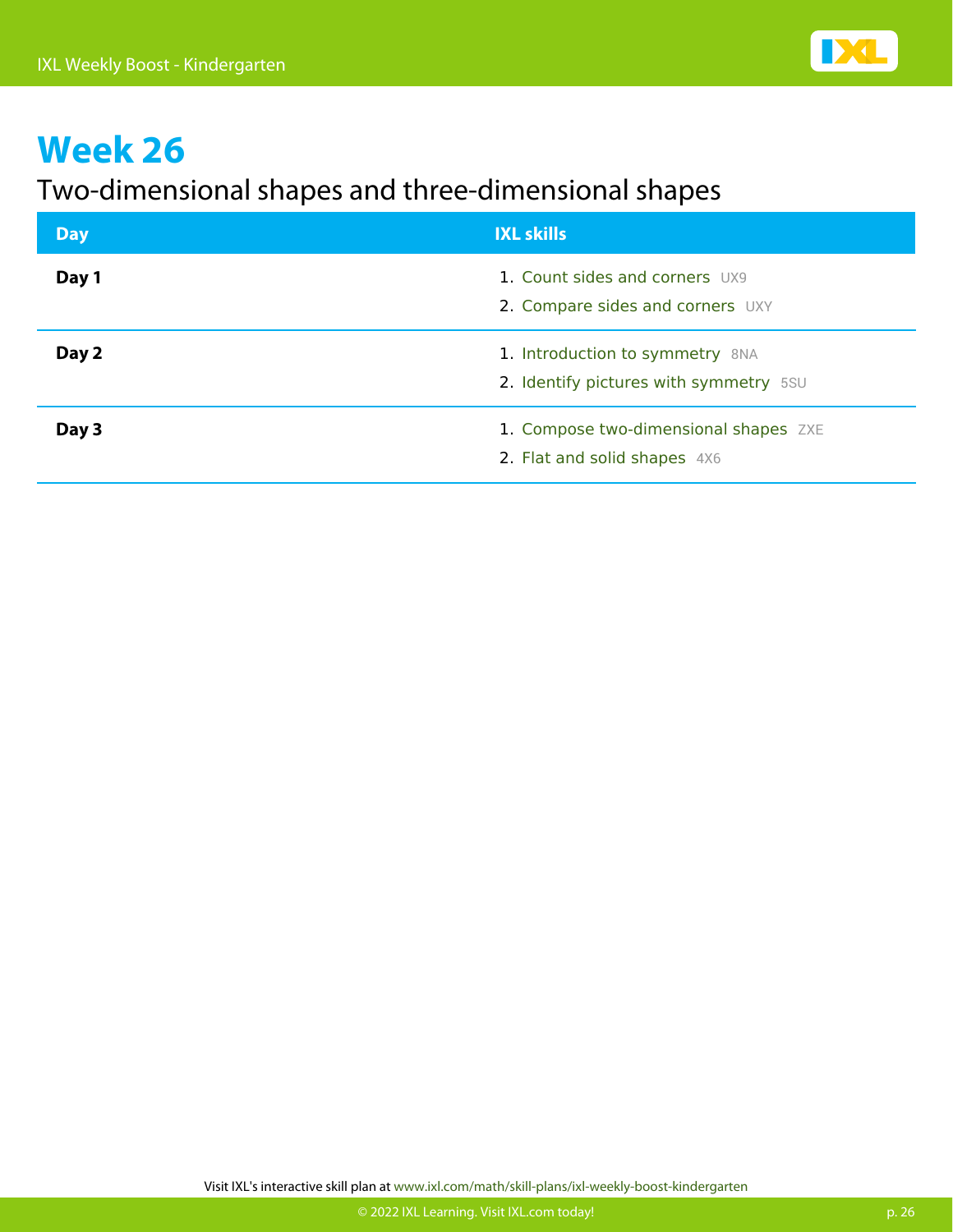### Three-dimensional shapes

| Day   | <b>IXL skills</b>                                          |
|-------|------------------------------------------------------------|
| Day 1 | 1. Name the three-dimensional shape 2FZ<br>2. Spheres WHV  |
| Day 2 | 1. Cubes FS7<br>2. Cones CFP                               |
| Day 3 | 1. Cylinders HNK<br>2. Select three-dimensional shapes QAV |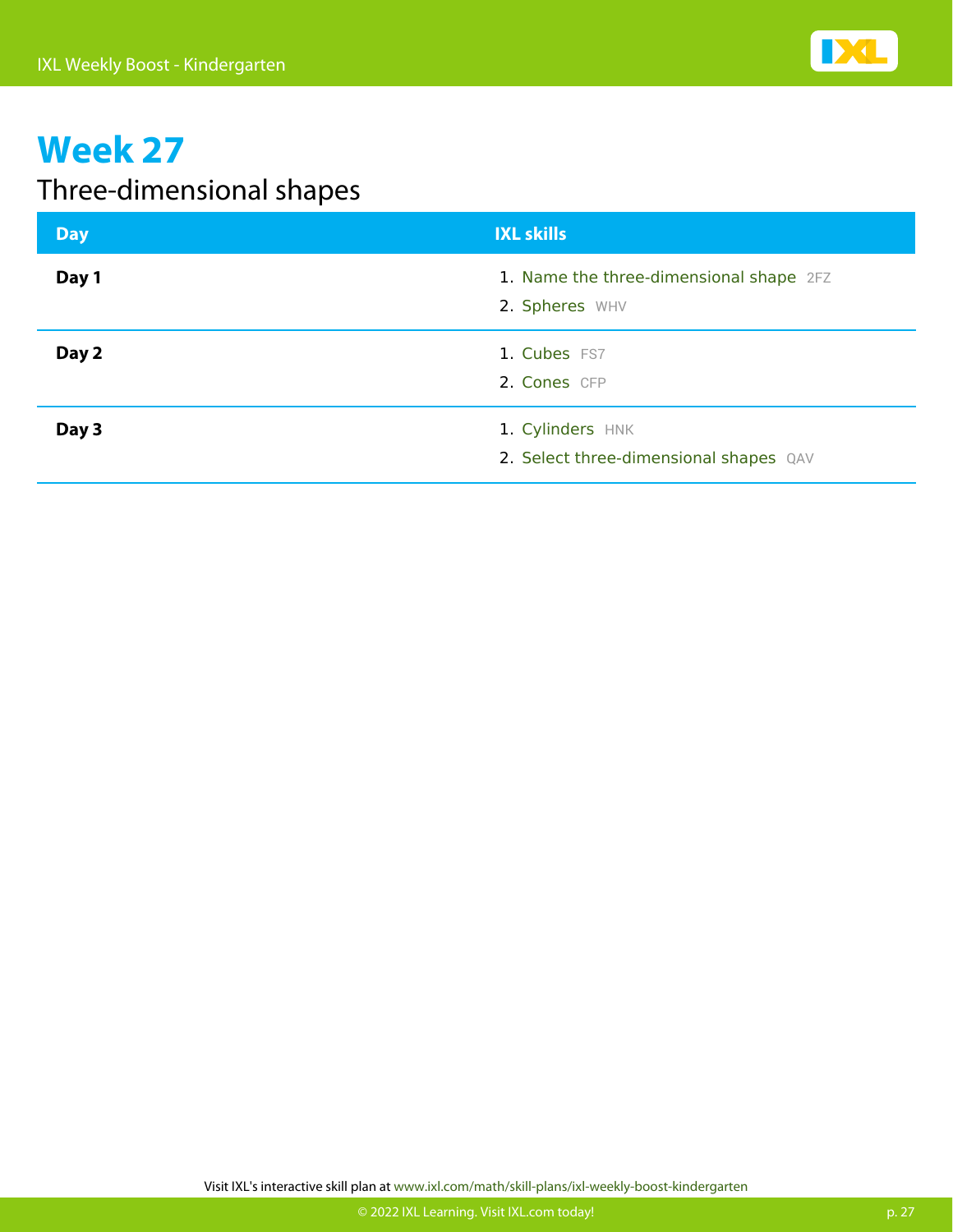#### Three-dimensional shapes and positions

| Day   | <b>IXL skills</b>                                                           |
|-------|-----------------------------------------------------------------------------|
| Day 1 | 1. Shapes of everyday objects I ZRS<br>2. Shapes of everyday objects II E2G |
| Day 2 | 1. Identify shapes traced from solids MQE<br>2. Inside and outside DHH      |
| Day 3 | 1. Above and below 9DZ<br>2. Above and below - find solid figures 5YQ       |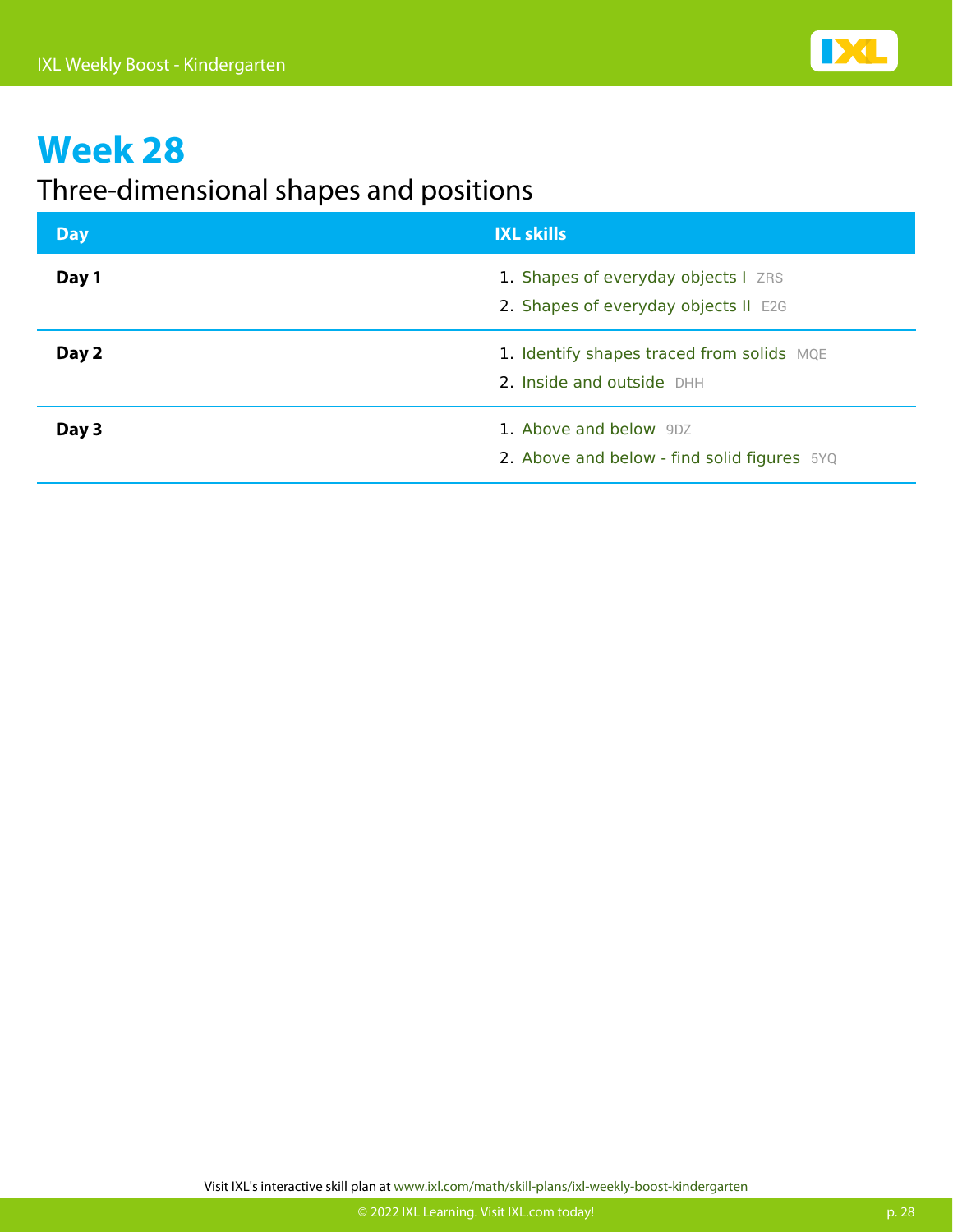#### Positions

| <b>Day</b> | <b>IXL skills</b>                                                           |
|------------|-----------------------------------------------------------------------------|
| Day 1      | 1. Beside and next to 5JY<br>2. Beside and next to - find solid figures YYL |
| Day 2      | 1. Left, middle, and right QC5                                              |
| Day 3      | 1. Top, middle, and bottom 2XE<br>2. Location in a grid LD9                 |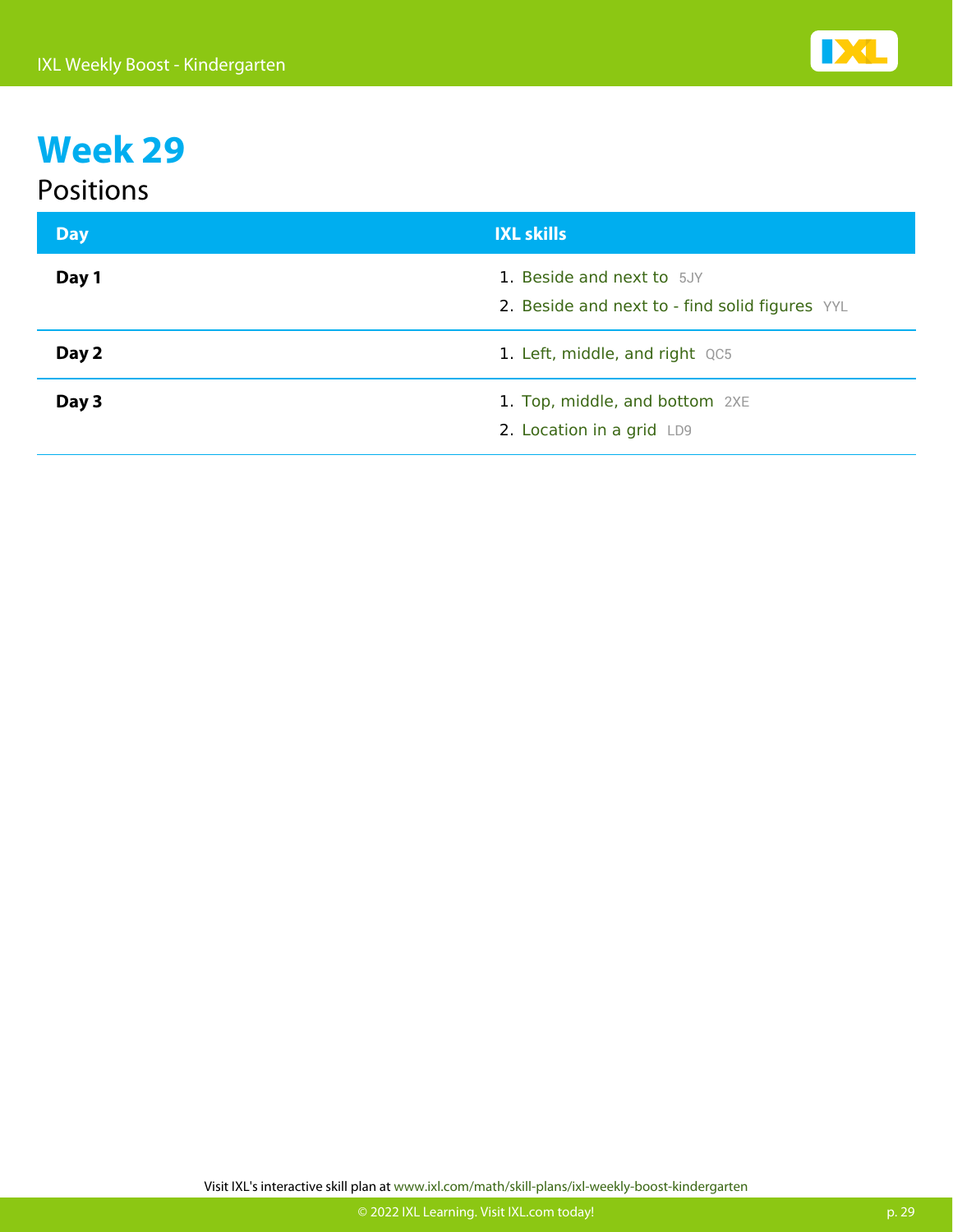#### Measurement

| <b>Day</b> | <b>IXL skills</b>                                                      |
|------------|------------------------------------------------------------------------|
| Day 1      | 1. Long and short DGP<br>2. Tall and short 9KJ                         |
| Day 2      | 1. Wide and narrow 504<br>2. Light and heavy WWN                       |
| Day 3      | 1. Holds more or less 9KH<br>2. Compare size, weight, and capacity KGC |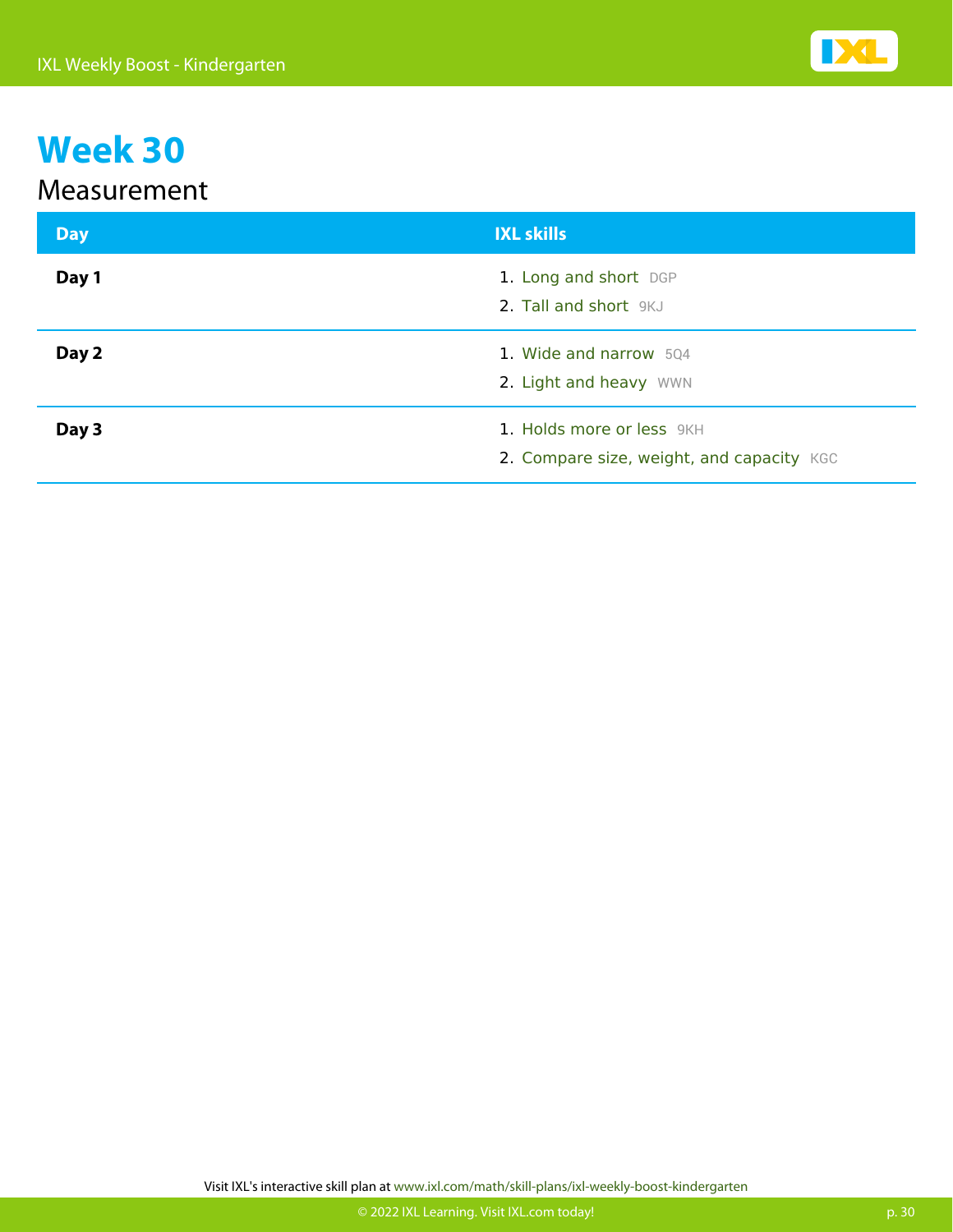### Graphs and money

| <b>Day</b> | <b>IXL skills</b>                                                                       |
|------------|-----------------------------------------------------------------------------------------|
| Day 1      | 1. Which picture graph is correct? N2G<br>2. Interpret picture graphs CHT               |
| Day 2      | 1. Coin names - penny through quarter 2J6<br>2. Coin values - penny through quarter MPZ |
| Day 3      | 1. Count money - pennies only FPE                                                       |